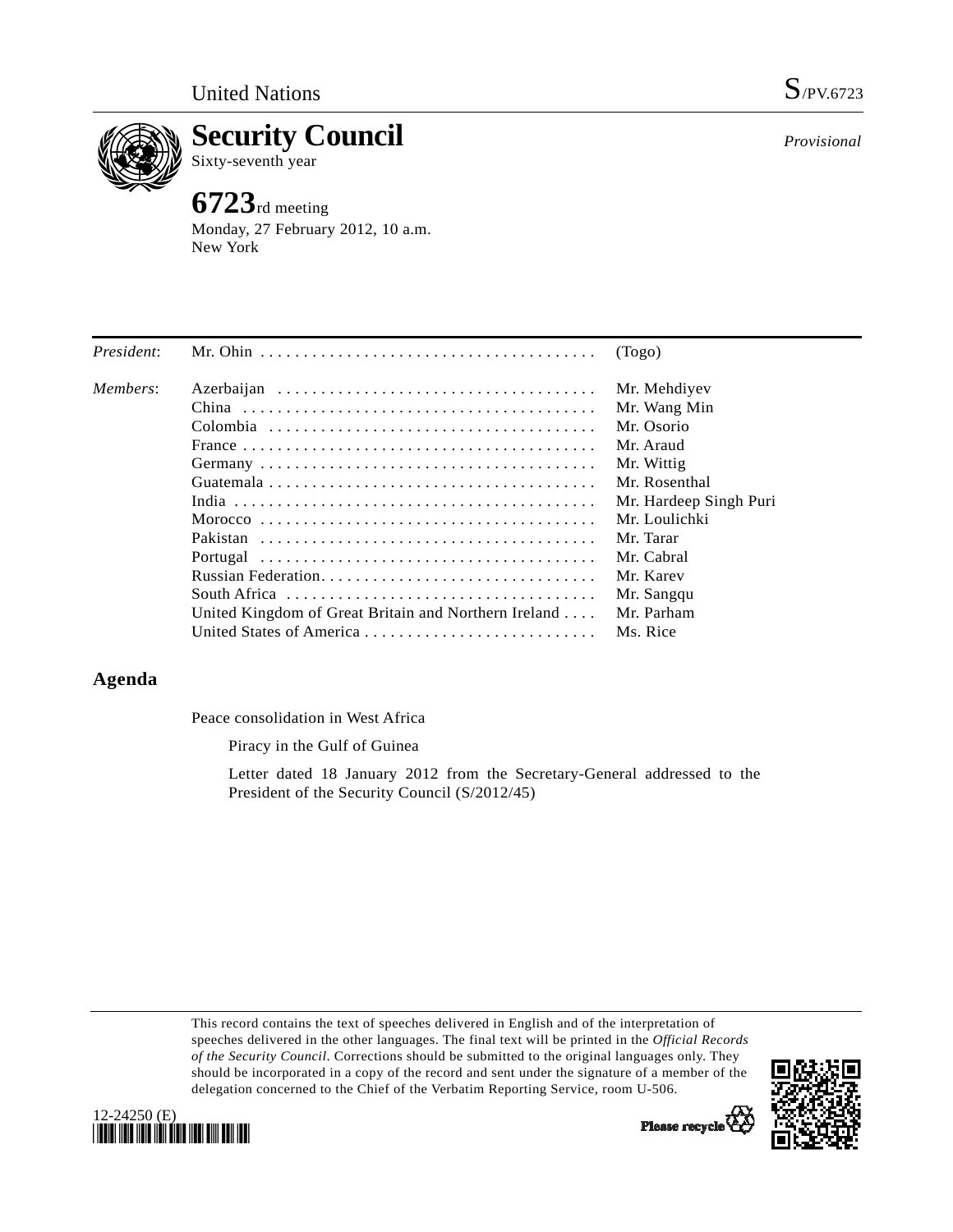*The meeting was called to order at 10.20 a.m.* 

#### **Adoption of the agenda**

*The agenda was adopted*.

#### **Peace consolidation in West Africa**

### **Piracy in the Gulf of Guinea**

## **Letter dated 18 January 2012 from the Secretary-General addressed to the President of the Security Council (S/2012/45)**

**The President** (*spoke in French*): Under rule 37 of the Council's provisional rules of procedure, I invite the representatives of Benin, the Congo and Nigeria to participate in this meeting.

 On behalf of the Council, I welcome His Excellency Mr. Issifou Kogui N'Douro, Minister of State in Charge of National Defence of Benin.

 Under rule 39 of the Council's provisional rules of Procedure, I invite Mr. Lynn Pascoe, Under-Secretary-General for Political Affairs, to participate in this meeting.

 Under rule 39 of the Council's provisional rules of procedure, I invite Mr. Abdel Fatau Musah, special representative of the Chairman of the Economic Community of West African States Commission, to participate in this meeting.

 Under rule 39 of the Council's provisional rules of procedure, I invite Her Excellency Mrs. Florentina Adenike Ukonga, Deputy Executive Secretary of the Gulf of Guinea Commission, to participate in this meeting.

 The Security Council will now begin its consideration of the item on its agenda.

 I wish to draw the attention of Council members to document S/2012/45, which contains a letter dated 18 January 2012 from the Secretary-General addressed to the President of the Security Council, transmitting the report of the United Nations assessment mission on piracy in the Gulf of Guinea.

I now give the floor to Mr. Pascoe.

 **Mr. Pascoe**: I appreciate this opportunity to brief the Security Council on the report of the mission dispatched by the Secretary-General last November to

assess the threat of piracy in Benin and throughout the Gulf of Guinea.

 Members of the Council will recall that, when the Secretary-General first addressed the issue of piracy in the Gulf of Guinea in the Council, in October 2011, he informed the members of his intention to dispatch a mission to the region following a request from President Boni Yayi of the Republic of Benin. The main objective of the mission was to assess the threat in Benin and in the Gulf of Guinea as a whole, to take stock of national and regional efforts being made to address the menace, and to make recommendations on how to fill the gaps that remain.

 As mentioned in its report (see S/2012/45), the mission visited Benin, Nigeria, Gabon and Angola. In addition to meetings with Government and other officials in the four countries visited, the mission also held discussions with representatives of the Economic Community of West African States (ECOWAS), in Abuja, the Economic Community of Central African States (ECCAS), in Libreville, and with the Gulf of Guinea Commission, in Luanda.

 Allow me to convey our deep appreciation to the Governments of Angola, Benin, Gabon and Nigeria and to ECOWAS, ECCAS and the Gulf of Guinea Commission for the valuable support and cooperation extended to the assessment mission, which facilitated the smooth conduct of its work.

 As highlighted by the Secretary-General last week in his remarks to the Council at the open debate on transnational organized crime in West Africa and the Sahel region (see S/PV.6717), piracy and armed robbery against ships increasingly undermine efforts by States in the Gulf of Guinea region to maintain peace, security and stability and to promote socio-economic development. The threat has become even more alarming as the pirates have become more violent. The Secretary-General recalled, in that connection, the tragic killing of the captain and the engineer of a ship that was attacked by pirates off the coast of Nigeria two weeks ago.

 While regional States and organizations have carried out initiatives designed to counter piracy and armed robbery against ships at the national and regional levels, the threat not only persists but appears to be gaining ground in a region where the high-value assets the pirates target are abundant. The Secretary-General's mission found that piracy in the Gulf of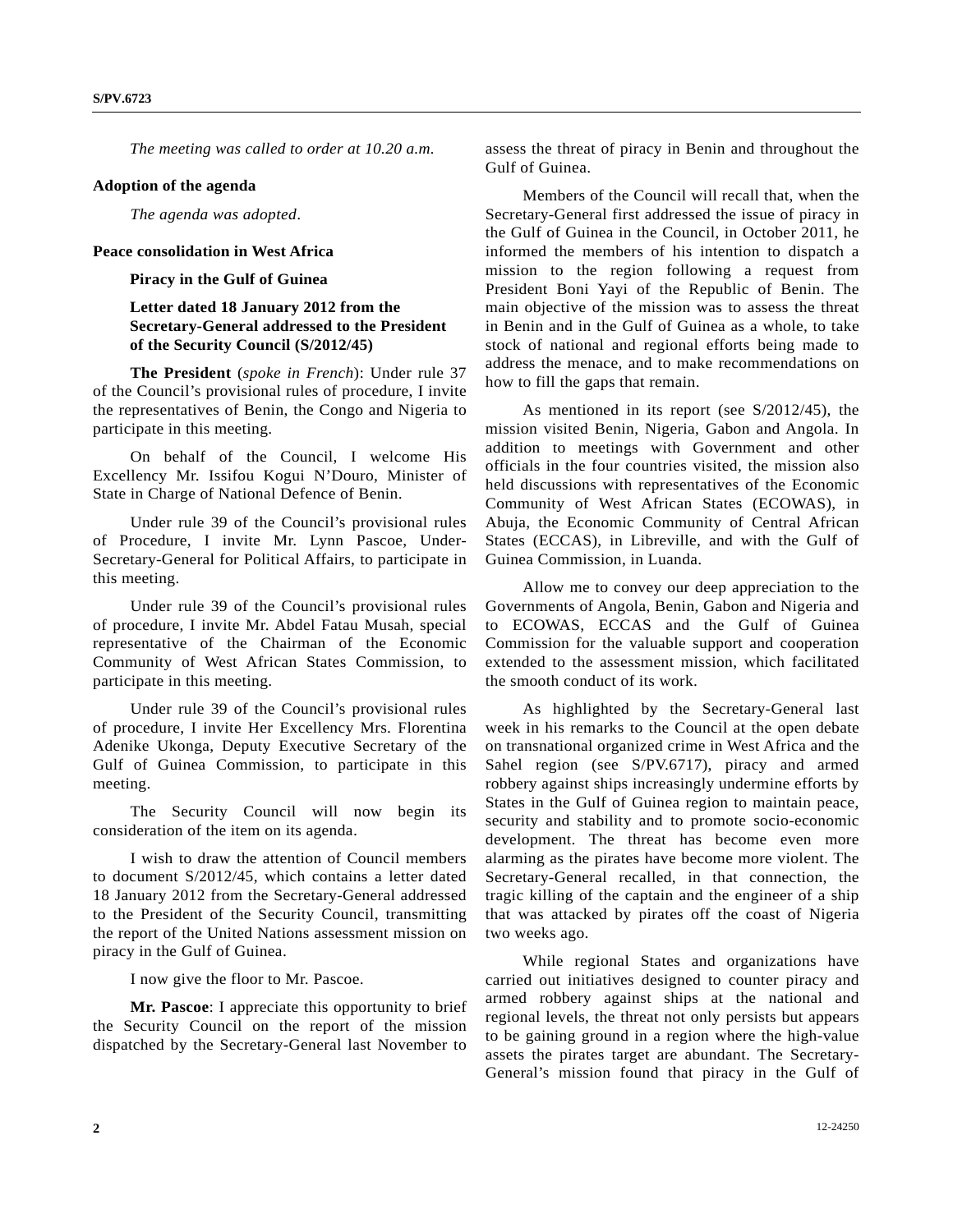Guinea has become more systematic, with the pirates resorting to sophisticated modes of operation and utilizing heavy weapons. So far, the attacks have primarily targeted the lucrative cargo onboard the ships rather than taking hostages for ransom, which has been the practice off Somalia.

 Piracy in the Gulf of Guinea hampers efforts by regional States to engage in peaceful international commerce and to exploit their vast natural resources for the socio-economic development of their countries. Recent reports have suggested, for instance, that Nigeria is losing an estimated 7 per cent of its oil resources to criminal activities, including piracy.

 While piracy was a largely unknown phenomenon in the Gulf of Guinea 10 years ago, the number of attacks and the damage they cause has reached worrisome proportions. In 2010, 45 incidents in seven countries were reported to the International Maritime Organization (IMO). Last year, the numbers rose to 64 in nine countries. In only the first two months of 2012, the IMO has already recorded 10 incidents off the coasts of Benin, the Congo, Côte d'Ivoire, Ghana and Nigeria. In addition, we know that not all piracy incidents are systematically reported.

 As highlighted in the report of the assessment mission, Gulf of Guinea countries need a united front in order to respond effectively to the growing threat of piracy along their coasts. Isolated national initiatives are only temporarily, at best, pushing the pirates to shift their criminal operations from one country to the next.

 Accordingly, we would like to stress the importance of a comprehensive regional strategy, as envisaged in Security Council resolution 2018 (2011), of 31 October 2011. To that end, and as the Secretary-General reiterated in his remarks to the Council last week, the assessment mission recommended that Gulf of Guinea countries should convene a regional summit as early as possible in 2012 to develop a comprehensive anti-piracy strategy for the region. We welcome the commitments expressed recently at the ECCAS Summit held in N'Djamena in January 2012 and at the ECOWAS Summit held in Abuja two weeks ago to develop a broad regional maritime strategy.

 We also welcome the measures taken collectively by Central African States, under the auspices of ECCAS, to set up a Regional Centre for Maritime Security in Central Africa, based in Pointe-Noire in the

Republic of Congo, as well as multinational coordination centres, which are already operational in Angola, Cameroon and the Congo. These centres are designed to monitor maritime activities in the coastal States of Central Africa. In West Africa, ECOWAS member States have recently intensified efforts to establish a joint maritime security plan aimed at harmonizing West African maritime policies and operations. For its part, the Gulf of Guinea Commission, composed of eight members from both West and Central Africa, sees itself as a bridge to link ECOWAS and ECCAS initiatives in the field of maritime security in the Gulf of Guinea region.

 We see the various efforts already undertaken by West and Central African States as important building blocks that lay the foundation for the convening of the proposed joint regional anti-piracy summit in the Gulf of Guinea. While all Gulf of Guinea countries, both coastal and hinterland, are determined to counter the growing threat of piracy and armed robbery at sea, limited national and regional capacities undermine their ability to do so effectively. The resources at hand are inadequate and the region lacks a harmonized legal framework in the field of maritime security. This, in turn, can undermine effective cooperation to initiate and implement joint and timely anti-piracy activities.

 We welcome the support provided by members of the international community to the Gulf of Guinea countries to strengthen their maritime security capacities. However, in the face of the deepening threat, we strongly believe that much more needs to be done. Significant logistical support is required, in particular to bolster national and regional maritime capacities. National authorities in Benin and Nigeria highlighted in their discussions with the assessment mission the need to set up a logistical facility in Benin to support the operations of the joint Benin-Nigeria maritime patrol mission. This facility would help, for example, with the refuelling and repairs of vessels used by the joint patrols. Indeed, the joint patrol was cited as a concrete example of the significant results that can be achieved when countries work together to address this transnational threat. Consequently, the assessment mission in its recommendations highlights the need to support Nigeria and Benin in maintaining the joint patrols until a more comprehensive and effective regional strategy is put in place.

 The United Nations system has already begun to provide some support. IMO is assisting the 25 States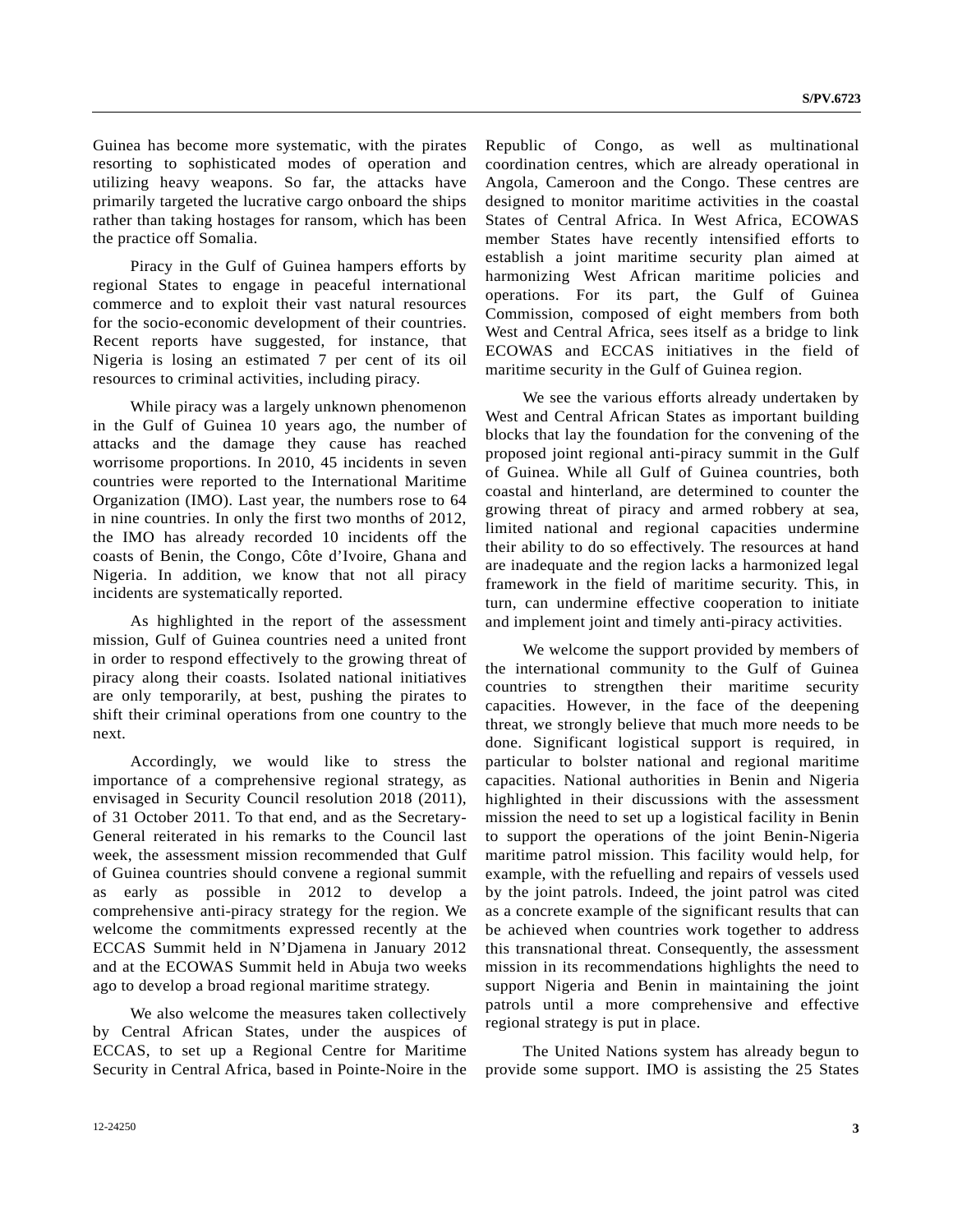members of the Maritime Organization of West and Central Africa to implement the memorandum of understanding adopted in 2008 to enhance maritime safety, security and law enforcement throughout the region. The Secretary-General discussed this issue at some length with IMO Secretary-General Koji Sekimizu in London last week. The United Nations Office for West Africa and the United Nations Regional Office for Central Africa are working with their respective West and Central African partners to support the development of subregional maritime arrangements in preparation for the proposed joint regional summit.

 During its discussions with national and regional leaders, the assessment mission found strong appreciation for the role and support of the United Nations in highlighting the need for concerted international action to counter the threat of piracy in the Gulf of Guinea. States and institutions of the region welcomed the adoption of resolution 2018 (2011), which they saw as the first major international political and legal tool in mobilizing global cooperation against the piracy menace. Building on that resolution, the assessment mission and the increased efforts of States of the region, we must take further concrete steps designed to eradicate piracy in the Gulf of Guinea, which constitutes a clear threat to the security and economic development of the States of the region.

**The President** (*spoke in French*): I thank Mr. Pascoe for his briefing.

 I now give the floor to I now give the floor to Mr. Musah.

**Mr. Musah**: I am honoured to address this body on behalf of the President of the Economic Community of West African States (ECOWAS) Commission, who is unavoidably absent today, and to be able to present the point of view of ECOWAS on the disturbing matter of piracy in the Gulf of Guinea. The ECOWAS Commission thanks the Council for its abiding preoccupation with the growing threat of piracy in the Gulf of Guinea to the States in the catchment area, regional security and international maritime activity. ECOWAS is most pleased with the personal involvement of the Secretary-General in finding solutions to the piracy problem, as it will further strengthen our existing cooperation with United Nations agencies in the region.

 Members may recall that, at the Council's 6633rd meeting on 19 October 2011, the ECOWAS Commission was privileged to present its views on this matter. Soon afterwards, on 31 October 2011, the Council reiterated its deep concern about the threats posed by piracy in the Gulf of Guinea by adopting resolution 2018 (2011).

 Since then, unfortunately, the fragile security situation in the ECOWAS space has taken a turn for the worse due to two main developments. The first is the resurgence of rebellion and banditry, as well as worsening food insecurity, in the Sahel; and the second is growing piracy and associated illicit activities in the Gulf of Guinea. Both these developments seriously undermine the gains made in the past decade to stabilize the region and to achieve the Millennium Development Goals by 2015.

 Some observers might be tempted to think that the problem of piracy in the Gulf of Guinea has peaked, wrongly judging by the fact that Benin, the most affected State in the ECOWAS space, recorded only 21 piracy incidents in 2011, compared to 45 cases in 2010. However, the rapid spread of the phenomenon to other States of the subregion gives reason for concern. For instance, a total of 18 attacks occurred in Nigeria, Ghana, Guinea and Côte d'Ivoire last year alone, while this year one has already occurred off the coast of Ghana.

 Furthermore, piracy is increasingly dovetailing into other forms of transnational organized crime, including oil-bunkering, robbery at sea, hostage-taking, human and drug trafficking, and terrorism. In a region extremely vulnerable to climate change, these associated illegal activities are exacerbating environmental degradation and injecting an incendiary element into food insecurity and intercommunal violence. Piracy is thus also encouraging corruption, the radicalization of young people and political instability, as well as maritime border disputes. The Council cannot also ignore the increasing dependence of the world economy on Gulf of Guinea oil and the danger piracy poses to that vital sea lane of commerce.

 The Gulf of Guinea, as we know, is a reservoir of precious hydrocarbons and rich fauna and flora. It is projected that the region will double the production of its estimated 14-billion barrel oil reserves from 4 million barrels per day to 8 million in the next decade. Against the backdrop of the increasing dependency of littoral and landlocked States of the region on oil exports, the consequences of unchecked piracy on both their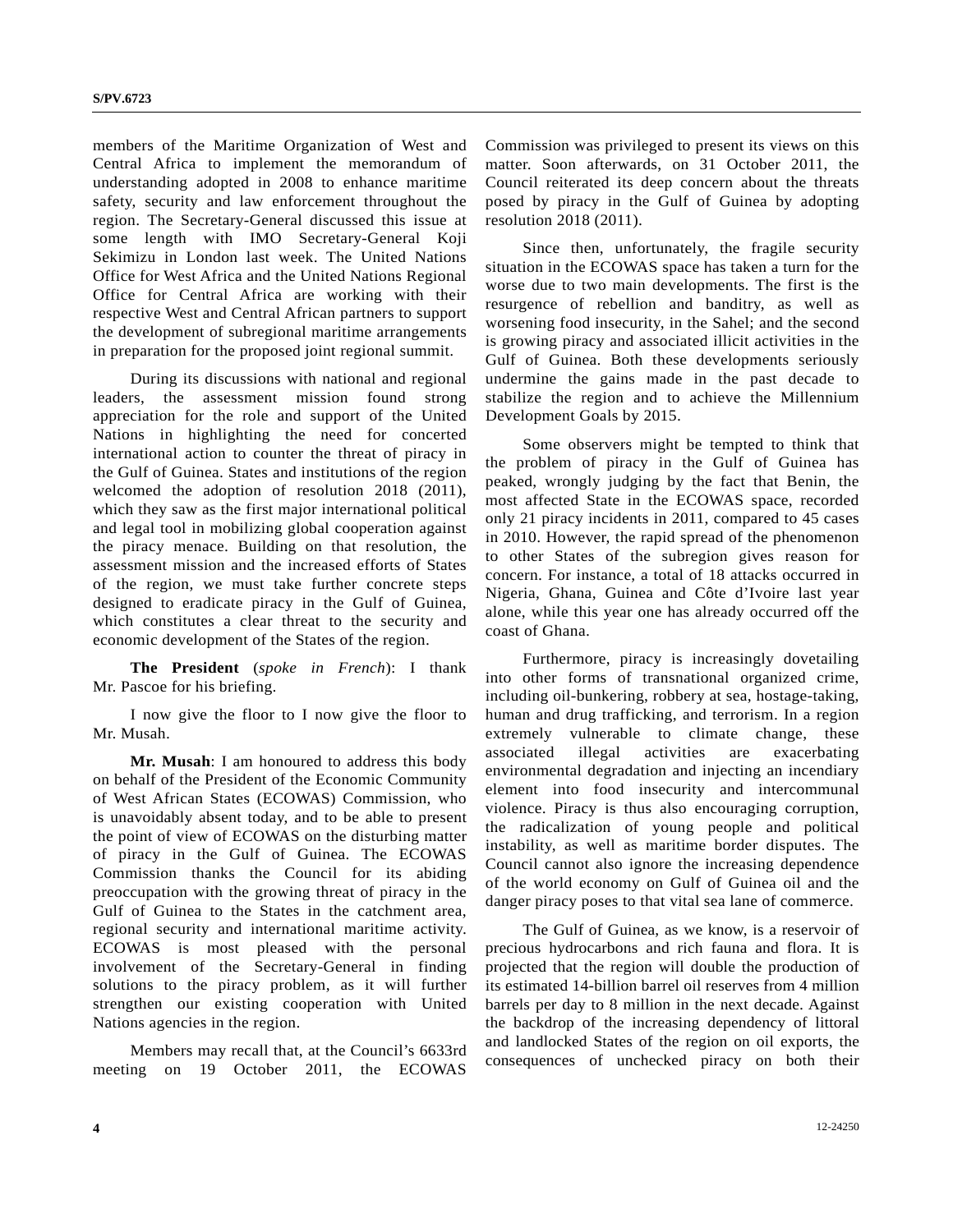economies and on the world economy as a whole cannot be underestimated.

 To counter the dangers posed by piracy and associated crimes to maritime security, States and organizations in the catchment area have, over the past few years, embarked on national, regional and international initiatives aimed at preventing and controlling the illicit activities, while building their capabilities to strengthen maritime security.

 At the national level, the littoral ECOWAS States — particularly Nigeria, Ghana, Benin and Senegal — are taking practical steps to police their waters, including the enhancement of maritime awareness capabilities, strengthening coastal fleets and boosting surveillance. In fact, approximately two weeks ago, Ghana took delivery of four high-speed boats. The reality, however, is that those efforts remain but feeble responses to the threat, as hardly any of the States concerned can boast enough maritime surveillance and force projection capability beyond 100 nautical miles off the coast.

 Consequently, bilateral and multilateral maritime security cooperation has been sought to complement national efforts. As the Council is aware, Nigeria and Benin have been conducting joint patrols in their common waters under Operation Prosperity, which is ongoing. Similar operations exist between other States and international partners, such as France's roaming vessel operation off the coast of Benin and the Ghana-United Kingdom initiative on the national maritime threat information sharing centre.

 At the multilateral level, the United States in particular — as well as France, the United Kingdom, Spain and Germany — have been helping to enhance regional maritime security in the ECOWAS and the Economic Community of Central African States (ECCAS) regions under such initiatives as the United States Africa Partnership Station, Spain's operation under the European Agency for the Management of Operational Cooperation at the External Borders of the Member States of the European Union, and the priority solidarity fund of France, Benin, Togo and Ghana.

 As a consequence of those disparate initiatives, the incidence of piracy has diminished somewhat in the waters of the Gulf of Guinea. But it has by no means been rooted out. The matter is therefore being given due attention at the political and strategic levels within ECOWAS. Recent meetings of ECOWAS heads of State and of Committee of Chiefs of Defence Staff have devoted much time and effort to piracy and maritime security.

 The extent of concern of ECOWAS heads of State and Government about maritime security and their determination to seek a regional solution to it were reflected in the full consideration they gave to the matter at their 40th Summit, held in Abuja from 16 to 17 February. In the final communiqué, the Summit acknowledged the increasing threat posed by piracy and other forms of organized maritime crime in the Gulf of Guinea and stressed the importance of the political leadership and coordinating role of ECOWAS in combating that scourge. To that end, it tasked the ECOWAS Commission to urgently develop a holistic, strategic maritime policy framework to guide future actions and cooperation, as well as to strengthen collaboration with ECCAS, the Gulf of Guinea Council and all other relevant stakeholders, with a view to confronting the challenges.

 Furthermore, the summit instructed the Commission to convene an urgent meeting of the Committee of Chiefs of Defence Staff to review all emerging security threats in the Sahel region and in the Gulf of Guinea and propose concrete recommendations to address them.

 That level of concern at the highest level has been matched by the ECOWAS Commission, which quickly convened a sectional meeting of the Committee of Chiefs of Defence Staff, held in Abuja on 24 February, to review the region's evolving strategy on maritime security. The Committee also decided to dispatch a mission to the conflict areas in the Sahel and to the littoral States to gather further inputs to enrich the regional strategy. A full meeting of the Committee is scheduled to be convened in Côte d'Ivoire in mid-March to update the strategy and to make recommendations on the anticipated broader meeting with organizations outside the ECOWAS space.

 As the Council is aware, for several months now, ECOWAS, ECCAS and the Gulf of Guinea Council have been exploring modalities for joint action to combat piracy and shore up the security of international trade routes in the Gulf of Guinea. To that end, plans are afoot to convene, as soon as possible, a wider meeting of regional bodies to harmonize their various initiatives into a broader and more comprehensive regional maritime security framework,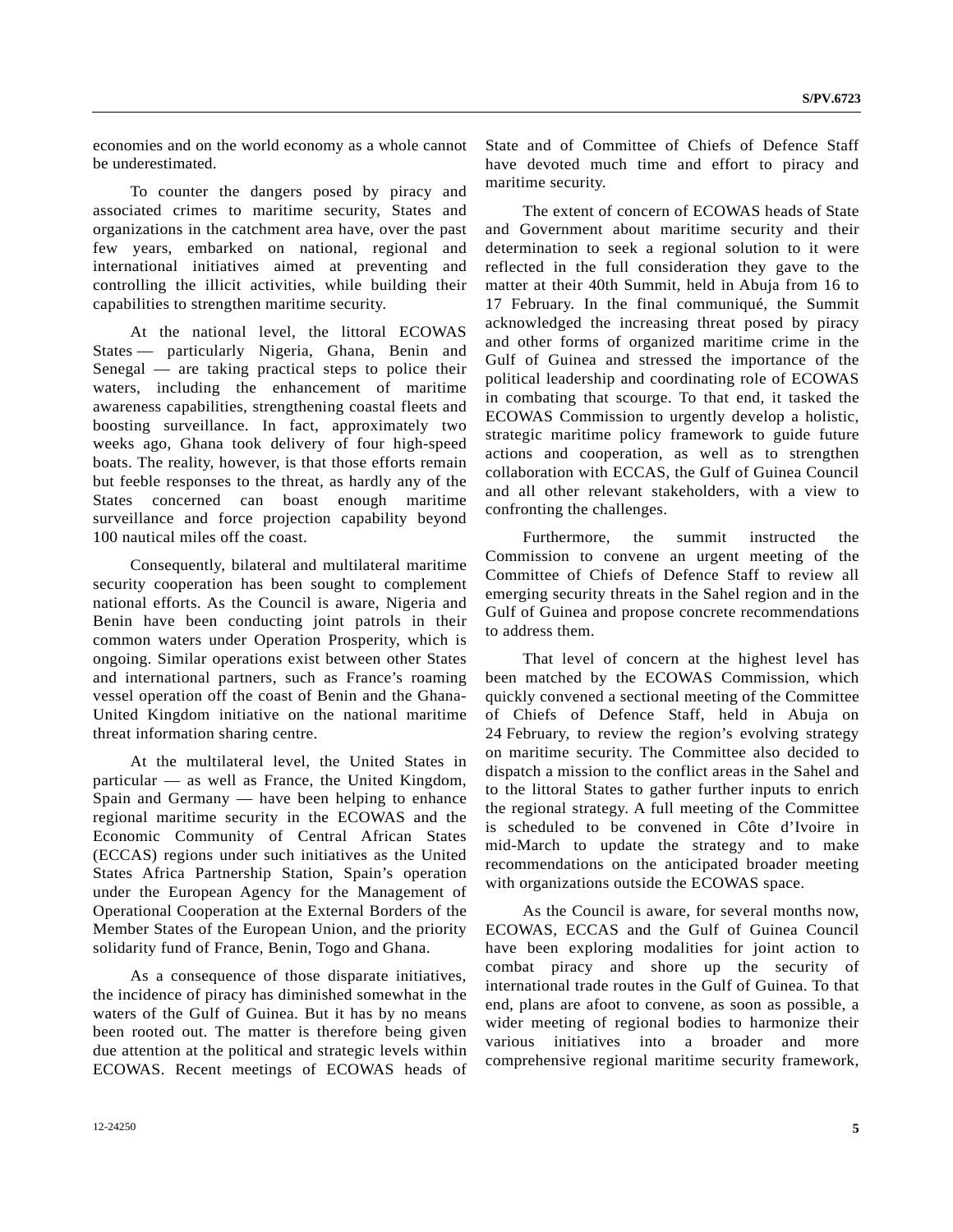in cooperation with the United Nations and international partners.

 The need for such a cooperative approach to security in the Gulf of Guinea reflects the favoured policy and strategy of ECOWAS on the matter, namely, that piracy is a regional challenge that requires a regional maritime security architecture into which national and bilateral initiatives would dovetail. It is also dictated by the challenges confronting States and subregional organizations. Among other things, those include a lack of financial and technical capacity at the national and regional levels to effectively monitor and project force to protect their waters; a paucity of binding legal frameworks to enforce compliance with the law of the sea and to prosecute offenders; and the multiplicity and duplication of efforts due to the absence of a coordination mechanism.

 Going forward, therefore, while encouraging the continuation of the ongoing limited initiatives, ECOWAS urges all parties concerned to scale up efforts, beginning with the proposed multilateral forum, to develop a more comprehensive framework that involves all parties so as to ensure a holistic approach to maritime security, in close cooperation with the United Nations. To that end, the Commission exhorts international partners to buy into the long-term perspective and to scale up their financial, logistical and technical assistance to the initiative, which aims to build and strengthen indigenous maritime security capabilities. The Commission also urges the United Nations Office for West Africa and the United Nations Office in Central Africa to facilitate and support the realization of the broader regional initiative. In such a cooperative compact lies the sustainability of our efforts; in it lies the guarantee of security in the Gulf of Guinea.

**The President** (*spoke in French*): I thank Mr. Musah for his briefing.

I now give the floor to Mrs. Ukonga.

**Mrs. Ukonga**: Let me begin by thanking the President of the Security Council for inviting the Gulf of Guinea Commission (GGC) to participate in the discussion on the report (see S/2012/45) of the United Nations evaluation mission sent by the Secretary-General to the Gulf of Guinea region and to the secretariats of the Economic Community of West African States (ECOWAS), the Economic Community of Central African States and the GGC to ascertain the level of threat posed by piracy and to take stock of regional and national capacities in ensuring maritime safety and security in the region.

 I would also like to convey the apologies of the Executive Secretary of the GGC for his inability to be personally present at this meeting, in spite of the personal invitation addressed to him by the Togolese presidency of the Security Council. That was due to circumstances completely beyond his control.

 I would also express our congratulations to the United Nations assessment team that visited the Gulf of Guinea region for the painstaking way in which it carried out their evaluation assignment and for giving us a detailed report on their findings. The secretariat of the Gulf of Guinea Commission received the team on 24 November 2011. The report on the GGC contained a true reflection of our discussions with them. Since their visit, the Gulf of Guinea Commission has initiated action towards effecting collaboration between it and ECOWAS on matters of common interest including. Among other things, such issues include possible concerted efforts in the fight against piracy, which is currently one of the greatest threats to economic activity within the region; the issue of environmental pollution and degradation; and illegal, unauthorized and uncontrolled fishing.

 The GGC has also taken steps to draft a strategy for maritime security in the region that, once it has been discussed and approved by the relevant higher authorities, will constitute our basic document for discussion and collaboration with other subregional and international organizations.

 On the issue of the report that we are considering, the GGC would like to make some comments on the observations made in some portions of the report.

 On the legal framework, as referred to in paragraphs 13 and 14, although the report specifically reports on what obtains in the Republic of Benin, the situation is more or less the same in many other countries of the region. The legal framework for dealing with piracy is insufficient, ineffective and different from one country to the other, ranging from the treatment of acts of piracy as minor misdemeanours in some, to conspiracy to commit theft on the high seas in others.

 There is no standardized, adopted and accepted definition of pirates in the context of the region with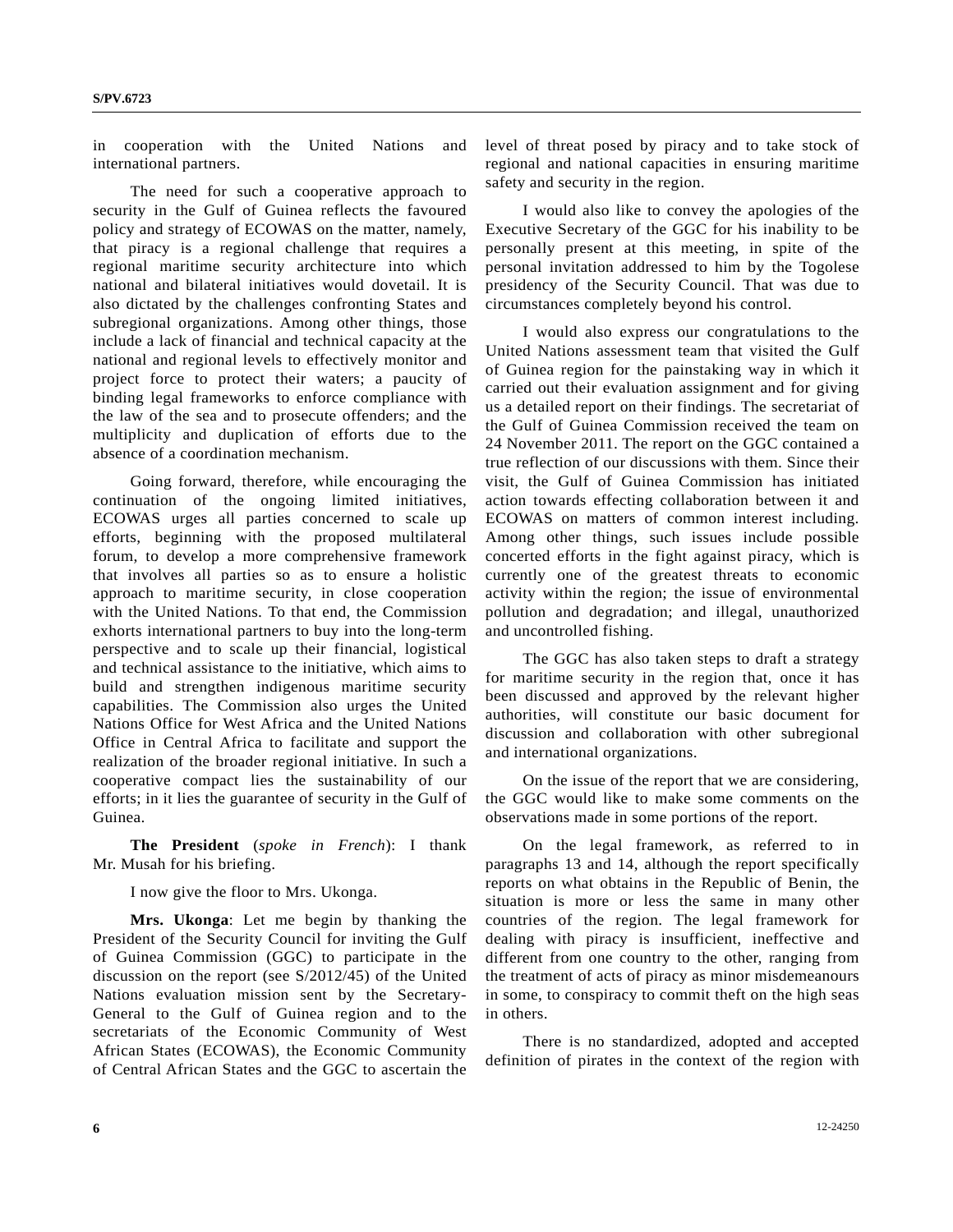the result that when pirates are caught, depending on where and under what circumstances they are caught, they can escape with little or no punishment. There is therefore a need to have an accepted common definition of acts of piracy, attracting the same type of punishment in all the countries of the region, and possibly the establishment of a neutral jurisdiction that will try those arrested for acts of piracy.

 What is true of piracy is also true of the legal framework for bringing to trial those caught carrying out illegal activities in other sectors. This means that there is the need to harmonize the legal texts regulating activities in these sectors and prescribing punishments for those who run afoul of the laws.

 Our second comment is on the meeting of ECOWAS, ECCAS and the GGC, as noted in paragraph 44 of the report. The GGC would like to propose that the United Nations support the process of the meeting and give the meeting all the assistance it will require.

 **The President** (*spoke in French*): I thank Mrs. Ukonga for her statement.

I now give the floor to Council members.

 **Mr. Mehdiyev** (Azerbaijan): At the outset, I would like to thank the Togolese presidency for convening this debate on piracy in the Gulf of Guinea. I would also like to express our gratitude to Mr. Pascoe, Mr. Musah, and Mrs. Ukonga for their briefings.

 We are grateful to the Secretary-General for dispatching a United Nations assessment mission to the Gulf of Guinea to assess the scope of the threat of piracy in the region, as well as for the comprehensive report (S/2012/45) that the mission has submitted. The findings and recommendations of the mission require careful consideration.

 Incidents of piracy and armed robbery in the Gulf of Guinea have risen significantly in recent times, giving the area the second most acute piracy problem on the African continent. The increasing number of piracy attacks, in addition to transnational organized crime, including illicit weapons and drug trafficking, constitutes a serious threat to the peace, security and economic development of coastal and hinterland States in the region.

 We note political will at the highest level in the individual States of the region and their determination to combat the threat and cooperate to that end. Measures and initiatives undertaken at the national and regional levels to mobilize international attention to this problem and to enhance maritime safety and security in the Gulf of Guinea should be commended.

 However, as the assessment mission concluded, most countries in the Gulf of Guinea cannot alone prevent or manage effectively the threat to maritime security in their coastal waters. Indeed, one of the characteristics applying to piracy proceeds from a concept of collective responsibility to fight against this form of criminality, which affects all States. It is therefore important that the States and organizations of the region be provided with substantial assistance from the international community.

 Azerbaijan stresses the importance of affirming respect for the sovereignty and territorial integrity of the States of the Gulf of Guinea and their neighbours. With reference to the report of the assessment mission, we note that many States of the region are cautious as to the possibility of an international naval response in the Gulf of Guinea to prevent potential pirate attacks.

 The United Nations plays an important coordinating role and should continue and intensify its engagement and work to help the States and organizations of the region to act and mobilize international support, including the convening of the joint summit of Gulf of Guinea States to develop a regional anti-piracy strategy. We agree with the mission's view that any viable or lasting regional strategy may need to take into account the root causes of the problems in the regional countries. In addition, if any comprehensive strategy is to take effect, it is essential that the countries of the region further strengthen their interaction, cooperation and coordination, as well as develop a legal framework for the prevention and repression of piracy and armed robbery at sea.

 **Ms. Rice** (United States of America): I thank you, Mr. President, particularly for organizing and sharing this debate. I also want to thank Under-Secretary-General Pascoe, Mr. Abdel Fatau Musah of the Economic Community of West African States (ECOWAS), and Mrs. Florentina Ukonga of the Gulf of Guinea Commission (GGC) for their briefings.

 The United States believes that piracy in the Gulf of Guinea requires the strongest possible regional response with international help. That is why, since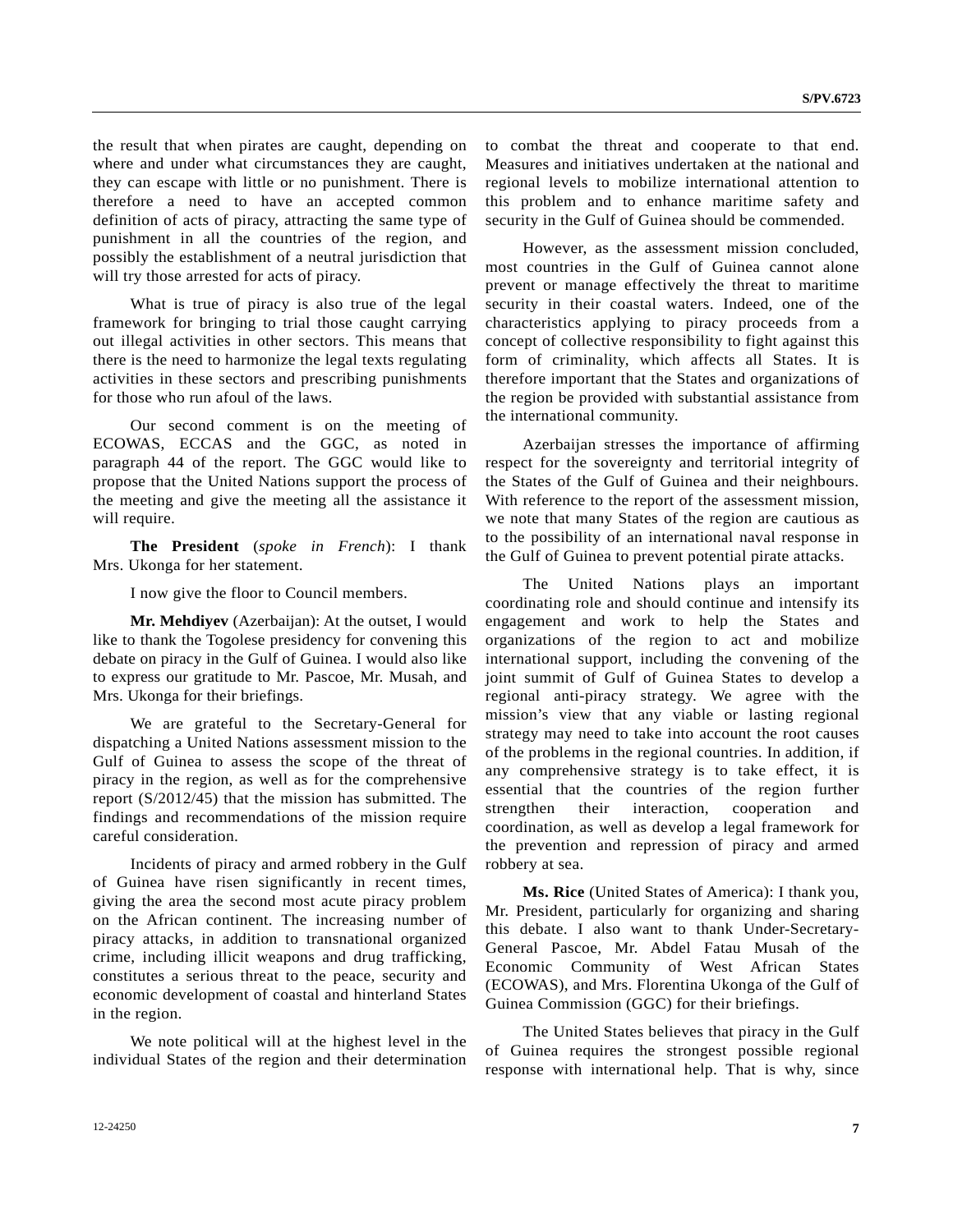2007, the United States has provided approximately \$35 million in assistance to regional States to build maritime security capacity, including coastal radars, equipment, boats and associated training.

 The United States is committed to working with our African and other international partners through programmes like the Africa Partnership Station and the African Maritime Law Enforcement Partnership. It is worth noting that Obangame Express 2012, a regional Gulf of Guinea maritime exercise to help local forces improve their capabilities to counter illicit maritime activities, will conclude in the coming days. This exercise includes the participation of Nigeria, Cameroon, Ghana, Gabon, Equatorial Guinea, Sao Tome and Príncipe, Togo, Benin and the Republic of Congo, as well as well as non-African partners.

 There can go no doubt that the situation has become more grave. The impact of maritime crime on local economies is staggering. By one estimate, the West African subregion loses \$2 billion annually to maritime attacks  $-$  a high price for a region with extensive development needs and already fragile economies. Benin saw a 70 per cent decrease in the number of ships entering the Port of Cotonou following its designation as high-risk by a maritime insurance company last August. And no price can be placed on the loss of life as occurred on 13 February, when gunmen shot and killed the captain and chief engineer of a cargo ship off the coast of Nigeria.

 The primary responsibility for patrolling and securing offshore areas rests, of course, with the Governments and countries of the Gulf of Guinea. As the Secretary-General's report (S/2012/45) states, there is an urgent need for these countries to develop a comprehensive anti-piracy strategy for the entire region. No country has the capacity on its own to tackle maritime crime.

 Gulf of Guinea countries need to continue developing regional coordination mechanisms to address the lack of a collective surveillance system; the lack of a joint monitoring and patrolling arrangement; the absence of a sustainable process for equipping, funding and maintaining maritime infrastructure; the lack of a formalized information-gathering and exchange system; and inadequate legal frameworks. The need to address corruption and to strengthen law enforcement capabilities also cannot be overstated. The Secretary-General's report notes that it is

 "unlikely that the pilfered fuel, which subsequently resurfaces on the black market in the main ports along the Gulf of Guinea, is being stolen and distributed without the collusion of officials at the ports" (*S/2012/45, para. 9*).

 Nigeria and Benin have undertaken joint patrols, as have Cameroon, Gabon, Equatorial Guinea and Sao Tome and Príncipe. This model should be extended to other countries of the Gulf of Guinea to ensure that the problem is fully addressed, rather than simply relocated.

 Cameroon's experience offers both hope and a cautionary lesson. Thanks in part to the donation of equipment, training and materiel by partners, but in large part through its own efforts, Cameroon reduced the number of instances of maritime crime in its waters from 40 in 2009 to eight in the first eight months of 2011. That was done by focusing on the highest risk areas in its territorial waters. But while mitigating the risk within Cameroonian waters, that success appears to have caused much of the illegal activity to shift farther north and west, underscoring the need for a regional approach.

 As the Council urged in resolution 2018 (2011), a summit of Gulf of Guinea Heads of State should be convened to develop a comprehensive response in the region and to encourage members of ECOWAS, the Economic Community of Central African States and the Gulf of Guinea Commission to devise a united strategy. The international community has a role to play in supporting these national and regional efforts. We welcome the suggestion detailed in the Secretary-General's report that the United Nations play a supporting, facilitation and coordination role with respect to Gulf of Guinea piracy and maritime armed robbery, supplementing regional organizations' leading role.

 Piracy and maritime armed robbery in the Gulf of Guinea have threatened the economies, Governments and people of the region for far too long. National and regional political will, with the support of the international community, will be critical to long-term success in reversing this threat.

 **Mr. Wang Min** (China) (*spoke in Chinese*): I thank Togo for arranging this thematic debate of the Council on the question of piracy in the Gulf of Guinea. I also thank Under-Secretary-General Pascoe; the Director of Political Affairs of the Economic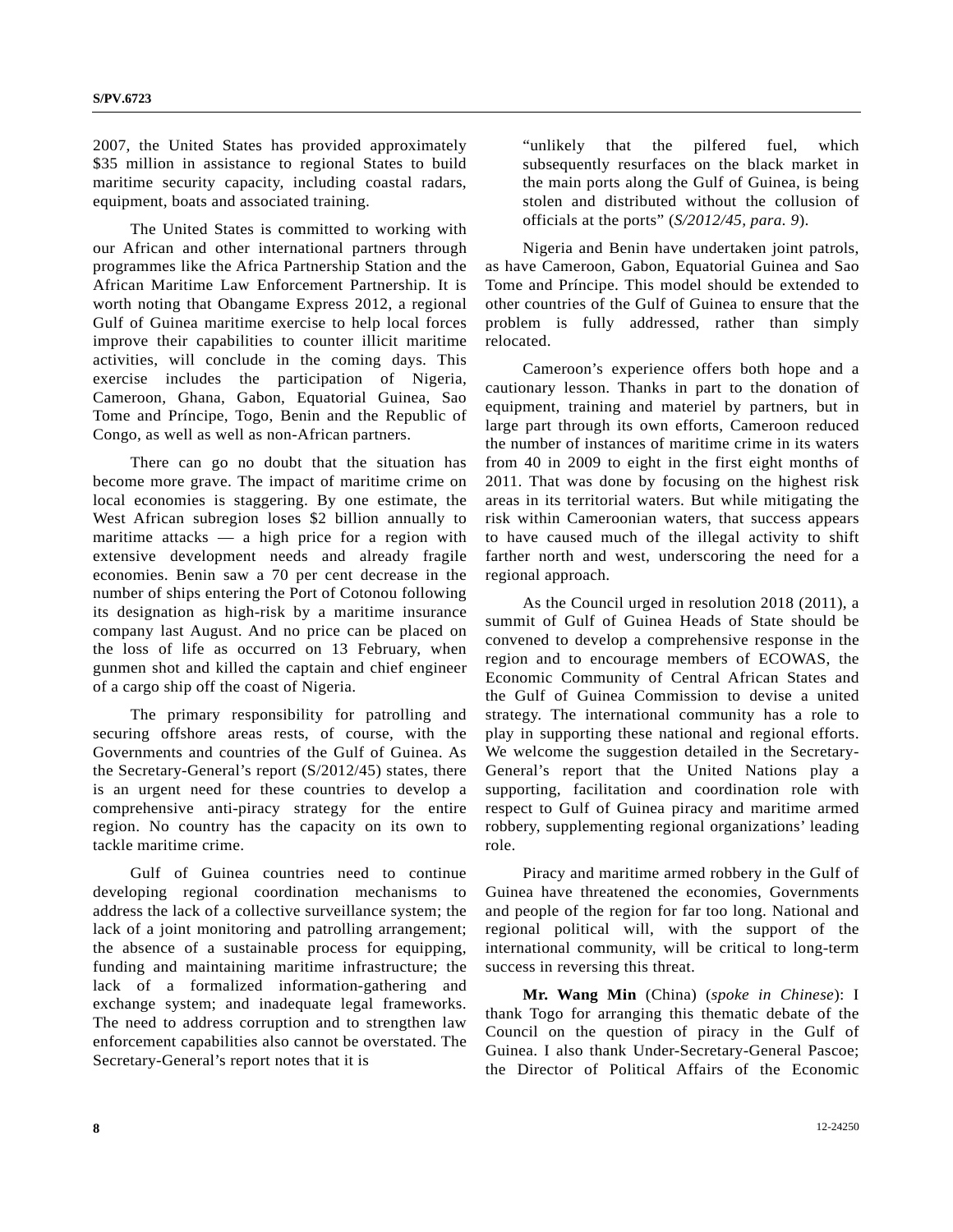Community of West African States (ECOWAS), Mr. Musah; and the Deputy Executive Secretary of the Gulf of Guinea Commission, Mrs. Ukonga, for their briefings.

 In recent years, frequent acts of piracy in the Gulf of Guinea have seriously threatened the normal trade and navigation security in the Gulf and negatively affected regional peace and security. They have also had an impact on the economic activities of coastal States and the neighbouring hinterland countries. China expresses its grave concern over this situation. The countries of the Gulf of Guinea, the relevant regional organizations and the international community should fully recognize the serious nature of the problem, take timely, effective, preventive and comprehensive actions, and duly solve the problem by strengthening international cooperation and preparing integrated strategies.

 The Gulf of Guinea countries bear the primary responsibility for dealing with piracy. China welcomes the positive initiatives taken by the countries concerned, including the formulation and enhancement of national strategies, the strengthening of governance, naval capacities, judicial systems and law enforcement, and the deployment of joint maritime patrols. We hope that the countries concerned will continue to increase inputs, strengthen coordination and do better in shouldering the responsibility for maintaining regional peace and security.

 Recently, the relevant regional organizations — ECOWAS, the Economic Community of Central African States (ECCAS) and the Gulf of Guinea Commission — actively formulated an integrated regional anti-piracy strategy and established regional coordination centres that have already achieved notable results. China expresses its appreciation for the work of those organizations. We hope that the relevant regional organizations will continue to play a leadership and coordination role, convene a regional summit on preventing and combating piracy as soon as possible, and strengthen and improve their coordination mechanisms so that they can act in synergy.

 The support and assistance of the international community are indispensable to addressing the question of piracy in the Gulf of Guinea. China supports the relevant recommendations in the report of the assessment mission (see S/2012/45). We support

the United Nations in playing a coordinating role in international cooperation to combat piracy and in providing more financial and technical support to the relevant countries and regional organizations. We call on countries with the capacities to do so to effectively address the question and, on the basis of respect for the sovereignty of the relevant countries, to provide timely and necessary assistance. The Chinese Government will continue to provide assistance within our capabilities.

 The issue of piracy has a profound economic and social background. Piracy occurs at sea but its root causes are on land. Poverty and stalled economic and social development provide fertile ground for piracy. If the problem of piracy is to be solved, an integrated strategy to address the symptoms and root causes is required. We call on the international community to redouble its efforts and play a more active role in helping the countries concerned to eradicate poverty and achieve sustained economic and social development.

 **Mr. Araud** (France) (*spoke in French*): I would like to thank you, Mr. President, for your initiative to convene this debate, which allows us to evaluate maritime insecurity in the Gulf of Guinea, based on the report of the United Nations assessment mission (see S/2012/45). I would also naturally like to thank Mr. Pascoe for his briefing, as well as the representatives of the Economic Community of West African States (ECOWAS) and the Gulf of Guinea Commission.

 Piracy and armed robbery in the Gulf of Guinea are a recent source of concern for our Council. However, African States and maritime shippers have been suffering the consequences of this situation for several years. As opposed to the situation in Somalia, acts of piracy in the Gulf of Guinea are usually conducted in areas near the coast and appear to be more opportunistic than planned operations. Nevertheless, their impact on the coastal States' economies is substantial, as it increases the costs of maritime trade and extractive activities. The assessment mission's report demonstrates this very clearly in the case of Benin.

 Our political objective must clearly be to support the Gulf of Guinea States, which bear the primary responsibility for ensuring the security of the maritime spaces within their jurisdictions. In this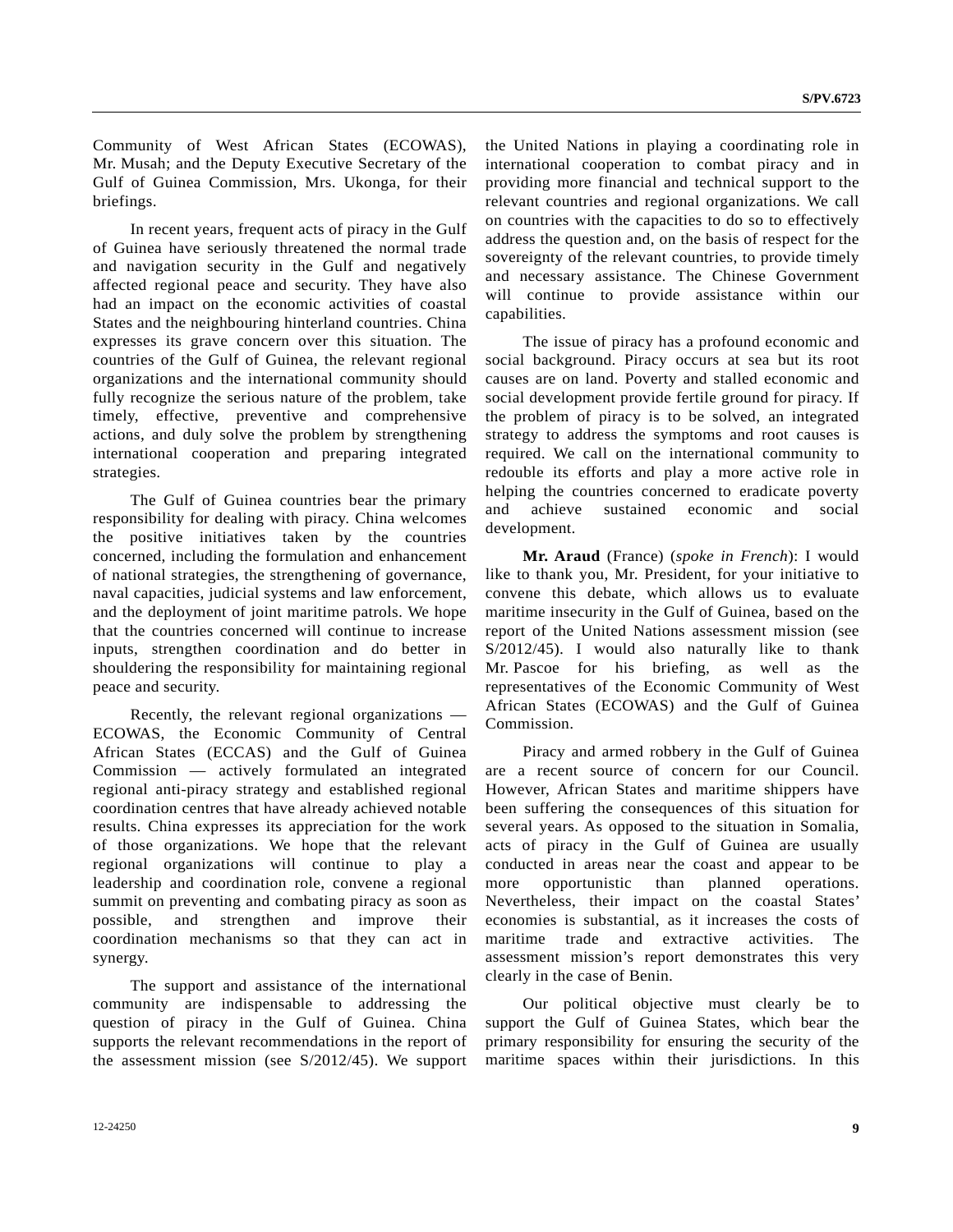context, it is up to those same States, concerned regional organizations — ECOWAS, the Economic Community of Central African States (ECCAS) and Commission of the Gulf of Guinea — to identify a regional strategy that the United Nations can support.

 In its resolution 2018 (2011) of 31 October 2011, the Council welcomed the intention of Gulf of Guinea States to convene a regional conference. In this regard, we reiterate our encouragement for that initiative. We also welcome the measures undertaken by regional organizations, in particular ECCAS and its maritime security strategy and its Regional Centre for Maritime Security in Central Africa in Pointe-Noire, the Congo. Such good practices deserve to be reviewed at the ECOWAS level. We also call on the various regional organizations to better coordinate their action and their resources so that the maritime zone of the Gulf of Guinea can be monitored in its entirety and not in a piecemeal fashion.

 France is acting against maritime insecurity in the Gulf of Guinea. French naval vessels make use of their stops in the region to conduct educational and training activities. In October 2011, the authorities of Equatorial Guinea inaugurated in Bata a new regional naval school that is supported by French cooperation. France is also behind several initiatives aimed at strengthening regional cooperation in the Gulf of Guinea. It organized a regional seminar last November in Cotonou to take stock of the needs of States members of ECOWAS and ECCAS. Its recommendations will be implemented through a \$1.6-million programme to reform the maritime security sector in Togo, Benin and Ghana. The first steps have been to underwrite an ECOWAS mission of maritime experts to Libreville and Douala last week to give them the benefit of the maritime structures put in place by ECCAS in recent years, which will facilitate cooperation between those two organizations in the future.

 In its capacity as chair of the Group of Eight peacekeeping/peacebuilding experts, in 2011 France also proposed instituting a coordination mechanism among its members — including the United Nations and the European Union — to strengthen maritime security capacities so as to avoid duplication of efforts and to address a lack of training in certain areas.

 The European Union is currently looking into financing the establishment of regional mechanisms for training, information-sharing and strengthening the coastguards of the Gulf of Guinea States. The European initiative SEACOP also aims to strengthen the fight against illicit maritime trafficking and to secure ports. Those efforts, however, will be effective in the long term only if they are part of a regional strategy of cooperation among the States of the Gulf of Guinea and of national policies opposing maritime crime, including corruption, as the report of the assessment mission makes clear. The Security Council, the coastal States and the international donors each have a role to play.

 We hope that the Secretary-General will continue to keep us informed on the situation in the Gulf of Guinea. We will read with great attention forthcoming reports from the United Nations regional offices in Dakar and Libreville.

 We thank Togo for the draft resolution it has distributed and which is currently under discussion. We give it our full support and hope for a prompt adoption.

**Mr. Tarar** (Pakistan): We thank the delegation of Togo for organizing this meeting on an issue of key importance to the States of West and Central Africa. Our thanks also go to Mr. Lynn Pascoe for his briefing on the situation of piracy in the Gulf of Guinea. We are also grateful to Mr. Abdel Fatau Musah and Mrs. Florentina Adenike Ukonga, representing the Economic Community of West African States and the Gulf of Guinea Commission, respectively.

 We appreciate the initiative of the Secretary-General in deploying the assessment mission to study the threat arising from acts of piracy and armed robbery at sea in the Gulf of Guinea. We have carefully read its report (see S/2012/45) and believe that it contains useful recommendations for dealing with that threat.

 Pakistan staunchly supports a comprehensive approach against maritime piracy. We have been playing an active role in the fight against piracy by contributing our warships to anti-piracy patrolling off the coast of Somalia since 2009. Increasing piracy in the Gulf of Guinea threatens the economic well-being of several countries of that region. According to the International Maritime Organization (IMO), there were 58 attacks in the region during the first 10 months of 2011, of which 21 occurred off the coast of Benin — a nation whose economy relies overwhelmingly on port activities. According to the report of the assessment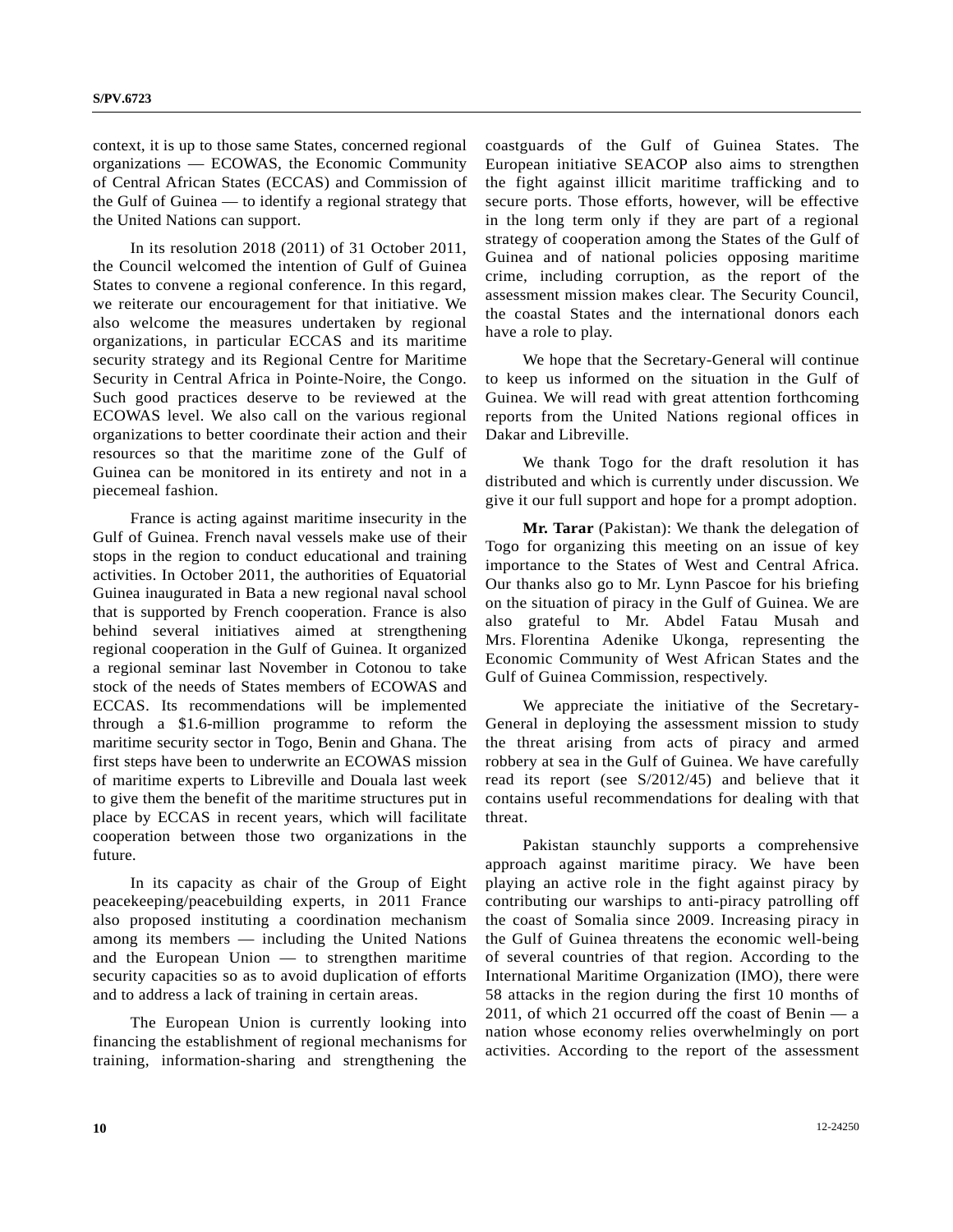mission, piracy is causing an estimated annual loss of \$2 billion to the West African subregion's economy.

 Also worrisome are indications of links between piracy and other forms of organized crime, such as oil bunkering and drug trafficking. If left unchecked, such organized crime can further undermine governance and economic development in the affected countries. The climate of insecurity would discourage investments particularly, in the offshore oil sector. We therefore fully sympathize with and understand the concern of the affected countries for taking urgent action to address the situation.

 Acting within their existing resources, the States of the region have taken several initiatives to counter piracy, but progress has been hampered by lack of capacity. For example Operation Prosperity between Nigeria and Benin is costing Benin \$466,000 per month, which, although it is only 5 per cent of the entire cost of the operation, is unsustainable. Other countries of the region simply lack the capacity and the financial wherewithal to undertake this fight effectively.

 The eradication of piracy in a region the size of the Gulf of Guinea cannot be accomplished without a cooperative and collaborative approach involving the countries of the region and international partners. In our view, such an approach may consist of the following elements.

 First, there is a need to develop a comprehensive regional strategy to counter piracy specific to the circumstances of the Gulf of Guinea. In this regard, the early convening of the summit of Gulf of Guinea Heads of State would be critical. The strategy needs to take into account strengthening the legal framework at the national and regional levels for criminalizing acts of piracy and prosecuting and punishing persons engaged in such acts; developing mechanisms for cooperation among the respective law enforcement agencies; establishing collective systems for surveillance, information-sharing and joint patrolling in the Gulf of Guinea; addressing links between piracy and other forms of organized crime; and addressing the underlying causes of piracy.

 Secondly, pending the formulation of a comprehensive strategy, States of the region must consider interim measures to enhance cooperative action in countering piracy. Thirdly, fighting piracy at sea is a high-cost proposition for which countries of the region need the capacity-building support of international partners. Fourthly, the United Nations and the IMO should assist the countries of the region in synergizing their efforts through the development of a comprehensive regional strategy and making it operational by mobilizing resources and providing technical assistance. Fifthly, in implementing counterpiracy measures, the sovereignty and territorial integrity of the States of the region must be respected.

 Finally, in view of the experience of fighting piracy off the coast of Somalia, we would like to underline the importance of taking effective measures urgently to counter piracy in the Gulf of Guinea in order to prevent the situation from getting out of hand. We therefore support the draft resolution under consideration by the Council.

 **Mr. Cabral** (Portugal): I thank the Togolese presidency for giving us another opportunity to further our understanding of the phenomenon of piracy in the Gulf of Guinea, and to discuss what we can collectively do to deal with that threat to regional peace and stability. I also thank Under-Secretary-General Pascoe for his presentation and for highlighting the main findings of the assessment mission report (see S/2012/45). I also welcome the representatives of the Economic Community of West African States (ECOWAS) and the Gulf of Guinea Commission and thank them for their statements.

 Portugal sees the problem of piracy in the Gulf of Guinea as a ramification of the wider threat of transnational organized crime in West Africa, which we had the opportunity to discuss last week (see S/PV.6717). As we mentioned then, piracy is linked to other forms of organized crime and benefits from existing criminal networks and their resources.

 As the report highlights, piracy in the Gulf of Guinea is not a new phenomenon, but has in recent years become more frequent, more sophisticated in its techniques and more violent. Its effects are felt much beyond the purely security realm, as it disrupts trade and economic activities vital to coastal States. West African economies have reportedly lost about \$2 billion of annual revenue as a result of piracy. Benin in particular has seen its shipping activities decline by 70 per cent as a result of attacks in the past two years. Most importantly, piracy affects countries with very different levels of institutional capacity to deal with the problem, and cannot be solved through isolated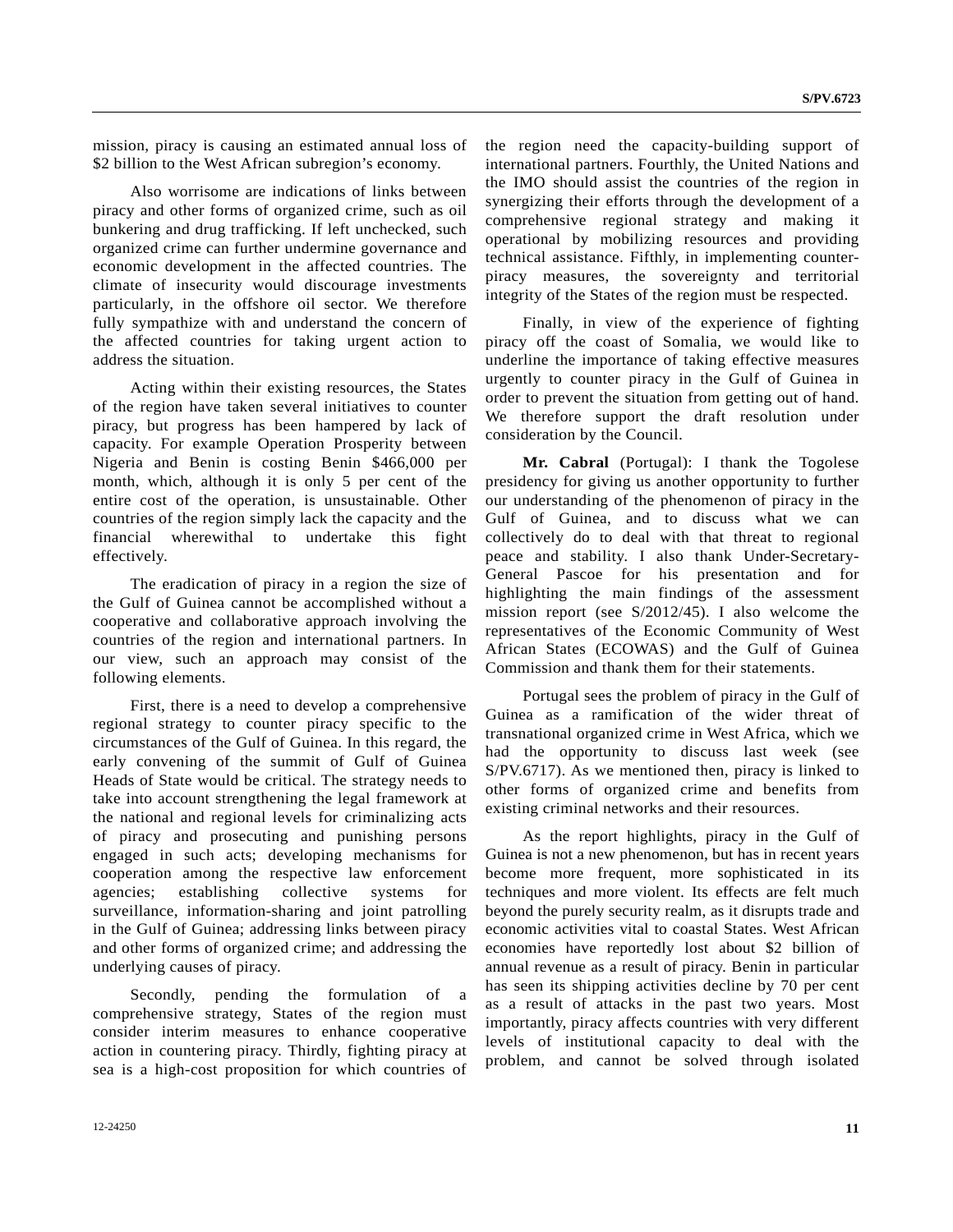measures by each individual State. Therefore, we fully share the central recommendation of the report, namely, the need for a region-wide strategy to fight piracy in the Gulf of Guinea, based first and foremost on the efforts of regional bodies. The political will expressed by the leaders of ECOWAS to work together with the Gulf of Guinea Commission countries and to harmonize their anti-piracy policies is a very encouraging sign. We look forward to the outcome of the planned summit to bring together all the States of the Gulf of Guinea.

 Let me add a few thoughts on the role of the international community, and of the United Nations in particular, in contributing to regional efforts.

 It is very positive that a number of regional organizations, including ECOWAS and the Economic Community of Central African States (ECCAS), as well as the Gulf of Guinea Commission and the Maritime Organization for West and Central Africa, are paying attention to and addressing the problem of piracy. To be effective, those different efforts must be coordinated, while fully respecting each organization's particular area of competence. The United Nations can play a central role in ensuring the coherence and overall coordination of those initiatives, as well as in mobilizing international assistance to build the capacity of regional organizations in crucial areas such as surveillance, patrolling and information sharing.

 We should also try to make good use of existing mechanisms. For example, the ECOWAS Regional Action Plan on drug trafficking, organized crime and drug abuse is a reference framework for initiatives in that area, and it could be enlarged in order to include the threat of piracy. The West Africa Coast Initiative, which encourages the pooling of national knowledge and resources, could also add the issue of piracy to its areas of activity. The same applies to the United Nations Office on Drugs and Crime Regional Programme for West Africa. Best practices from individual countries and bilateral assistance programmes already in place should be shared with regional partners.

 International assistance can also be instrumental in helping individual countries and regional organizations to adapt their legal frameworks to enable them to deal more effectively with the changing nature of the threats to security and stability. The creation of regional judicial institutions to deal with the issue of piracy, as mentioned in the report, is an interesting recommendation that, in our view, could be explored by the relevant regional organizations.

 As we have learned from the situation in the Indian Ocean, piracy is a complex phenomenon that requires our regular and close attention. Encouraging better capacities, better knowledge and better coordination among the actors in the fight against piracy will prove to be a decisive contribution of the Security Council to regional stability and development.

**Mr. Karev** (Russian Federation) (*spoke in Russian*): We would like to thank Mr. Lynn Pascoe for presenting the Secretary-General's report (see S/2012/45) on the outcome of the United Nations assessment mission's visit to the Gulf of Guinea region. We would also like to thank Mr. Abdel Fatau Musah and Mrs. Florentina Adenike Ukonga for the information they provided.

 The Secretary-General's report confirms that the piracy threat in West Africa is far from being a myth. There have already been human casualties. We were shocked by the recent report of the death at the hand of local pirates of the captain of a vessel who was a citizen of China. In that regard, there is sufficient cause for alarm. Of course, the situation has not yet gotten as far out of hand as it has in the Horn of Africa region. However, if adequate measures are not taken now to address the issue, the problem could get out of hand.

 We agree with the basic conclusion of the report to the effect that the region's States and the major regional organizations should take the lead in addressing the problem. In that regard, we welcome the joint efforts of Benin and Nigeria, along with the initiatives of the Economic Community of Western African States, the Economic Community of Central African States and the Gulf of Guinea Commission. We support the early convening of a regional summit on the problem of piracy in order develop integrated anti-piracy strategies.

 The specific character of the pirate attacks in the Gulf of Guinea demands that instruments be identified to prevent them. First and foremost, that means strengthening control over coastlines by national coast guards of the region, organizing joint patrols, coordinating activities and exchanging of operational information. Provided that they are implemented in a timely and effective way, we believe that such measures will suffice to adequately resolve the problem.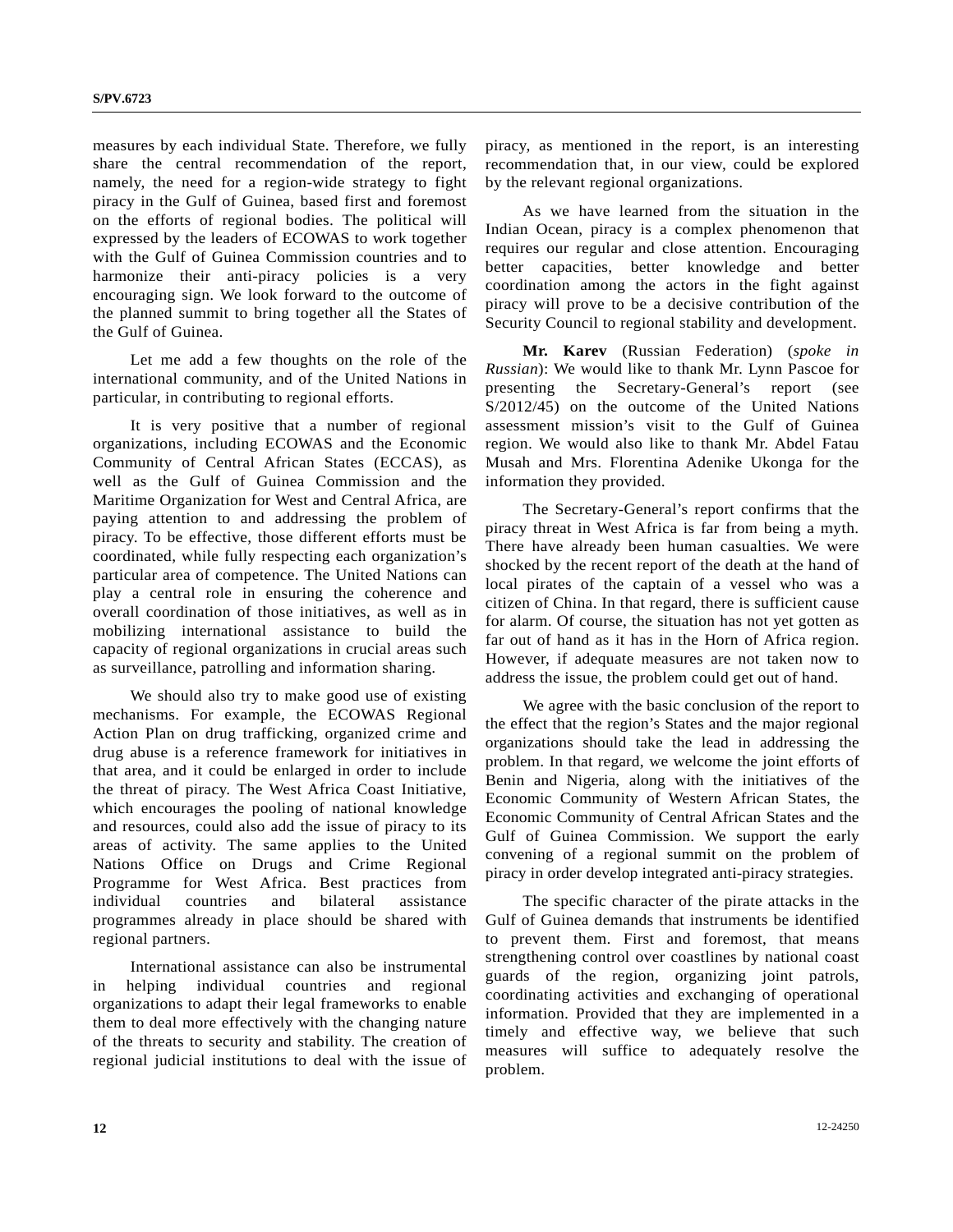Unlike the situation off the coast of Somalia, it is a promising sign that those activities will be undertaken by States with established State mechanisms and with trained armies and naval forces, as well as with normally functioning legal and law enforcement bodies that are capable of independently pursuing and prosecuting pirates. In that regard, we believe that the role of the international community is to provide the necessary material and technical support to the States of the region, primarily by equipping and training specialists from their coast-guard services. We agree that the United Nations can play a decisive coordinating role, in addition to helping to mobilize international financial resources to combat the threat of piracy.

 **Mr. Parham** (United Kingdom): I thank you, Mr. President, for arranging and presiding over this meeting. Many thanks also to Mr. Lynn Pascoe, Mr. Abdul Fatau Musah of the Economic Community of West African States (ECOWAS) and Mrs. Florentina Adenike Ukonga of the Gulf of Guinea Commission for their briefings.

 As we said in the Chamber during the debate (see S/PV.6717) on peace and security in West Africa and the Sahel held on 21 February, the United Kingdom welcomes the Security Council's focus on threats to maritime security in the Gulf of Guinea. Piracy and armed robbery at sea significantly impact the security of both coastal and landlocked States in the region. Such activities, especially when linked to the trafficking in narcotics, people and weapons, to illegal fishing, oil bunkering and the prevention of international trade, pose a threat to regional peace and security. They also hamper economic development. It is important that such threats to maritime security be addressed in order to harness the benefits that can be delivered by a secure maritime domain. The United Kingdom welcomes Togo's leadership on this issue.

 The year 2011 saw a significant increase in the volume and impact of armed robbery and piracy incidents in the Gulf of Guinea, as we have heard. The United Kingdom is extremely concerned about that increase in the number and frequency of attacks, as well as by their increasingly violent nature. Earlier this month, three attacks occurred in just four days, resulting in the deaths of two seafarers. The shipping industry, too, is rightly troubled by those incidents. It is unacceptable for innocent seafarers to face the risk of violent attack and death while transiting that area.

 In the past year, incidents of piracy and armed robbery at sea in the Gulf of Guinea have spread along the coast and further out to sea, including some evidence of the use of mother ships. That is a regional problem, not one that is limited to the territorial waters of Nigeria and Benin. It is in the interest of all States in the region to work together in the shared goal of preventing further destabilization.

 States of the region could of course harness considerable benefits by creating a secure maritime domain. We therefore urge States of the region to declare their exclusive economic zones. That will afford States the authority to enforce their national laws, including those related to fishing, protecting the environment, including from the dumping of waste, and armed robbery at sea. It will also enable national control over all economic resources within the exclusive economic zones, including with regard to ocean life, mining and oil exploration.

 In that regard, we encourage States to continue to coordinate on maritime activity, both domestically and regionally, as well as with the United Nations Office for West Africa. It is important that action be taken now to prevent the situation from further deteriorating. We hope that West African heads of State will be able to prioritize activities to tackle the range of maritime security threats facing their countries.

 The United Kingdom strongly welcomes the leadership shown by ECOWAS and the Economic Community of Central African States to work together on maritime security off the coast of West Africa. We also warmly welcome the industry-led initiative to create a maritime trade information-sharing centre, following the example of the Maritime Security Centre (Horn of Africa) website, which has to be proved very valuable in tackling piracy off the coast of Somalia.

 This is a timely and important debate, and I am grateful for Togo's leadership on this issue.

**Mr. Hardeep Singh Puri** (India): At the outset, let me join others in commending you, Sir, and your delegation for organizing this meeting on an issue that is becoming a major threat to maritime navigation, trade and economic activities in the Gulf of Guinea. I would also like to thank Under-Secretary-General Lynn Pascoe for his briefing and for introducing the Secretary-General's report on the United Nations assessment mission on the subject (see S/2012/45). I would also like to place on record our appreciation to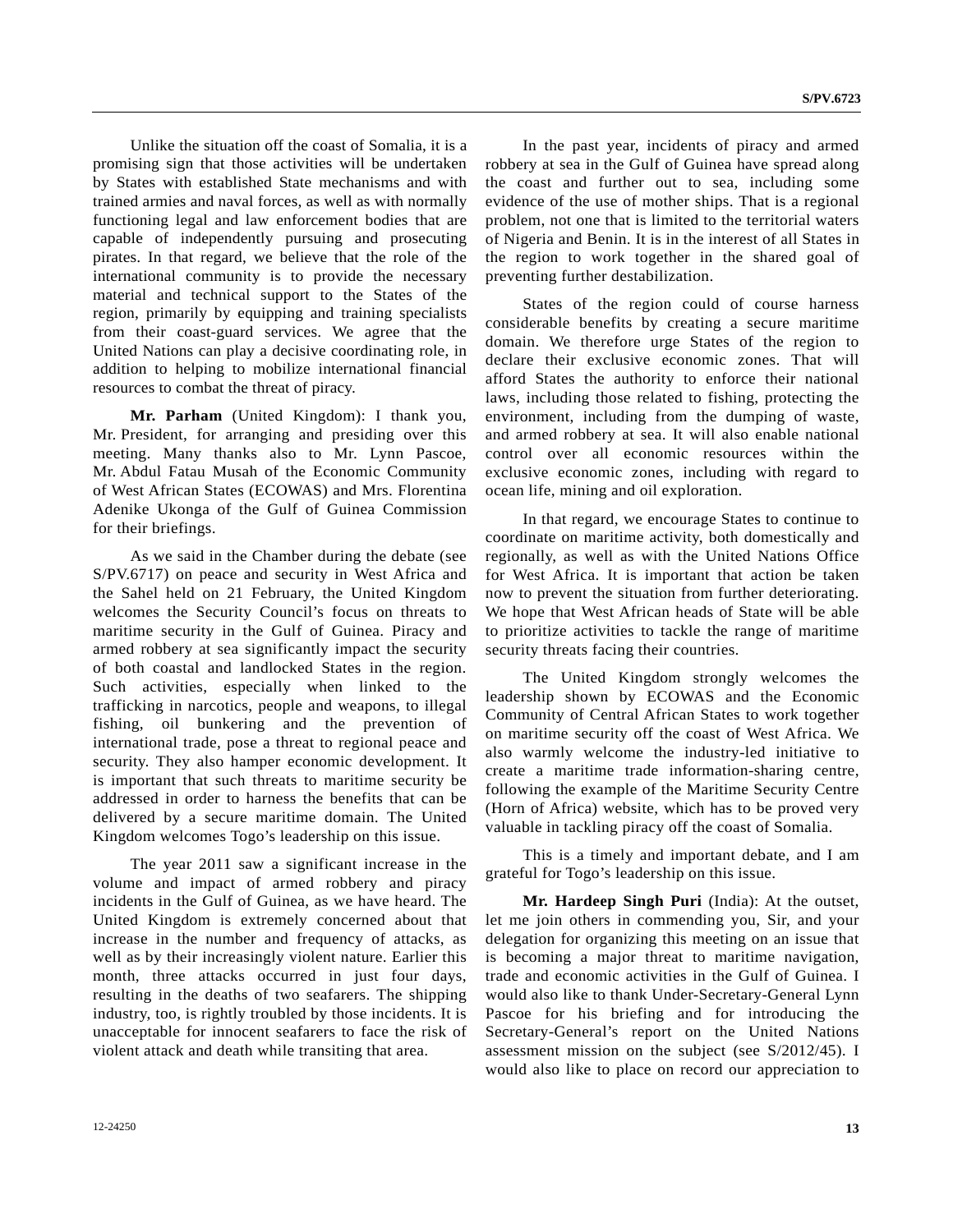the representatives of the Gulf of Guinea Commission and of the Economic Community of West African States (ECOWAS) for their valuable statements.

 The problem of piracy in the Gulf of Guinea was first discussed by the Security Council during the Indian presidency of the Council in August last year. Since then, there have been several new acts of piracy in the Gulf of Guinea and the problem has assumed more serious proportions. Its impact is felt increasingly by all littoral States, and its seriousness is demonstrated by the participation of a number of delegations in today's debate. I thank all participants for sharing their assessments with us.

 The piracy off both coasts of Africa illustrates the degree of instability prevalent in the region and the reach of organized terrorist and criminal groups. They are targeting oil and chemical vessels, as well as oil drilling platforms, in the Gulf of Guinea and perpetrating severe violence against their captives. The region produces more than 5 million barrels of oil per day and three-quarters of the world's supply of cocoa. Pirate attacks are thus adversely affecting the emerging oil industry of the region, as well as commercial shipping and mariners.

 The Secretary-General's report states that piracy in the Gulf of Guinea is already causing an annual economic loss of \$2 billion, which is a significant amount when compared to the annual gross domestic products of the countries of the region. As regional stakeholders have said in their statements today, a large number of unemployed young people are becoming attracted to the business of piracy and maritime robbery.

 The evolving business model of piracy involves low cost and risk, but yields high returns. While such socio-economic issues as poverty and unemployment may be abetting piracy, the main causes have to do with the limited institutional capacity of the countries in the region. Addressing problems such as the proliferation of weapons, poor naval infrastructure, and weak law enforcement and prosecution systems must become an integral part of counter-piracy efforts. Otherwise, like piracy off the coast of Somalia, piracy in the Gulf of Guinea can quickly assume the intensity and proportion of an organized cartel in the countries of western Africa.

 India has been at the forefront of highlighting the menace of piracy off the coast of Somalia and stressing the urgent need for the international community to work towards a comprehensive counter-piracy strategy. India is also concerned about the surge in piracy in the Gulf of Guinea, including its economic and social costs. While the two situations are quite different in proportion at this stage, it is quite possible that the failure of the international community to act decisively against piracy off the coast of Somalia could have spawned a new surge in piracy in the Gulf of Guinea.

 The time has now come for the Council's attention to addressing the problem of piracy to be translated into a concrete plan of action. It being a regional problem, the action taken to address it must involve the full cooperation of the international community, led by the United Nations, with the countries of West Africa and regional and subregional organizations. In that connection, we welcome some of the steps that have been taken, such as the establishment of a subregional coastguard network in West and Central Africa, the formulation of the maritime security strategy of the Economic Community of Central African States (ECCAS), the establishment of the Regional Centre for Maritime Security in Central Africa, and the creation of the Gulf of Guinea Commission and the Maritime Organization of West and Central Africa.

 These initiatives have helped create a platform for Governments to formulate a collective approach to the problem. Also, the ECCAS maritime security strategy has yielded positive results in the zone comprising Cameroon, Equatorial Guinea, Gabon and Sao Tome and Principe. These efforts should be intensified and should include joint counter-piracy efforts ranging from patrolling and surveilling coastal waters to sharing information and intelligence and building the capacities of naval forces. In addition, it is also critical to strengthen the legal system to ensure effective and expeditious prosecution.

 Greater coherence among the regional States and organizations will help to support the full and sustained implementation of these efforts. In that connection, we welcome the Secretary-General's proposal to facilitate a regional summit of Heads of State. The United Nations should also assist in the mobilization of resources. United Nations agencies in the region, particularly the United Nations Office for West Africa, the United Nations Regional Office for Central Africa, the United Nations Office on Drugs and Crime and the International Maritime Organization, have an important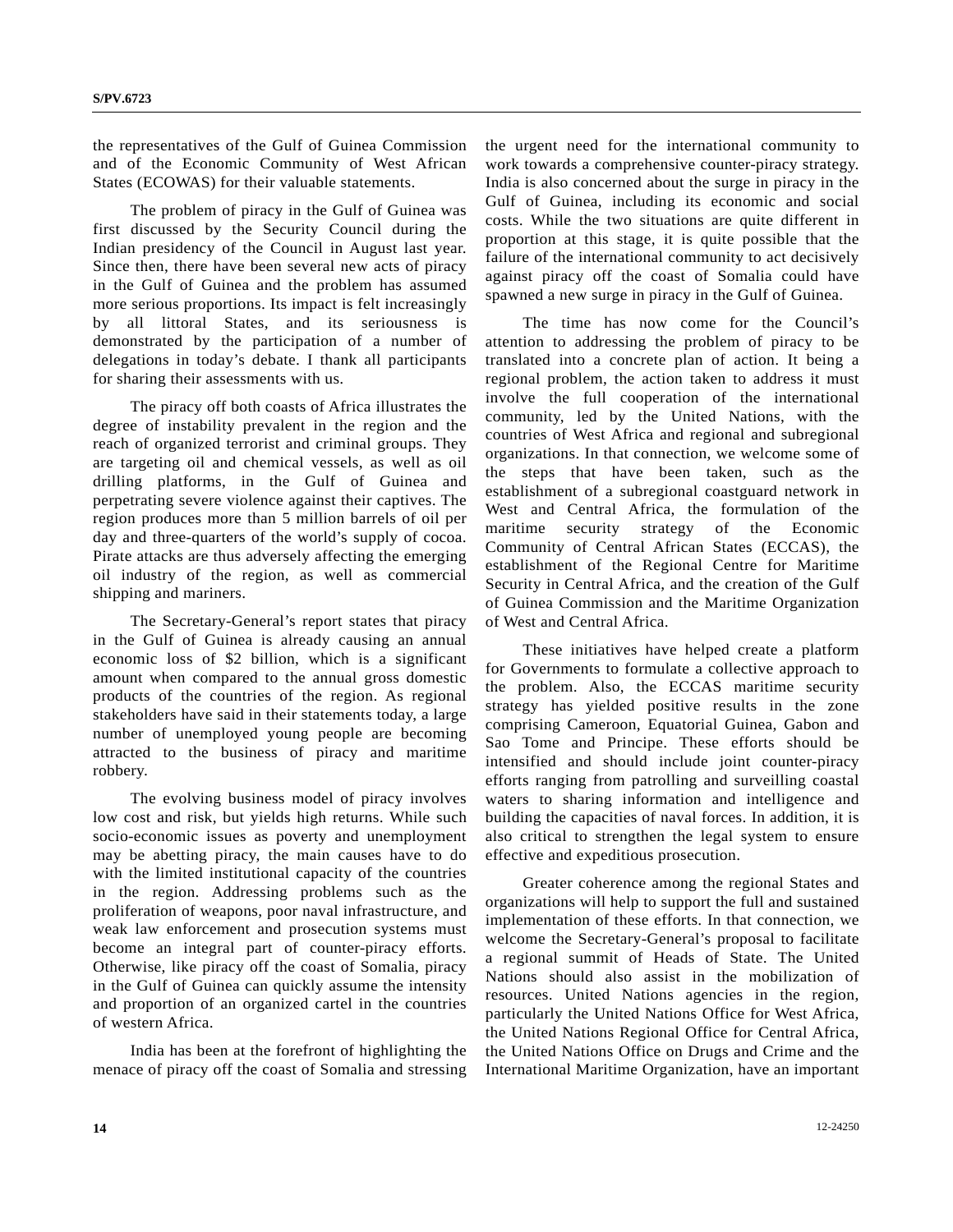role to play in regional counter-piracy efforts and in addressing the related problems of terrorism, the illicit trafficking of drugs and the proliferation of weapons, which all conspire together to destabilize the region.

 In conclusion, India stands ready to contribute to international efforts aimed at increasing the effective cooperation among States in the region in tackling the threat of piracy and armed robbery at sea.

**Mr. Sangqu** (South Africa): I would like to take this opportunity to thank you, Sir, and your delegation for organizing this important discussion. We thank the Under-Secretary-General for Political Affairs, Mr. Lynn Pascoe, for his informative briefing on the report of the assessment mission on piracy in the Gulf of Guinea (see S/2012/45). We also thank Mr. Musah and Mrs. Ukonga for their statements on behalf of the Economic Community of West African States (ECOWAS) and the Gulf of Guinea Commission, respectively.

 At a time of global financial and economic hardship, piracy in the Gulf of Guinea has severe financial and security implications for the States concerned and diverts important financial resources from key national development and socio-economic priorities to maritime security. The economic loss to the region of West Africa that results from the scourge of piracy is estimated to be \$2 billion per annum.

 South Africa welcomes the comprehensive report of the assessment mission on piracy in the Gulf of Guinea. The report highlights the cost and economic impact of piracy in the Gulf of Guinea, as well as the numerous strategies implemented at the country, bilateral and various subregional levels to fight the scourge. We welcome these concrete actions as a demonstration of political will by the leaders of the region to combat piracy.

 We share the concern and observation of the assessment mission that the growing evidence of piracy in the Gulf of Guinea constitutes yet another major threat to the peace, security and the economic interests of the countries of the region. The region has seen an increase in the number of attacks in recent months, and the violent nature of these attacks has brought greater attention to the growing problem of piracy and armed robbery at sea off the coast of West Africa.

 The Secretary-General's report correctly draws attention to the fact that no country in the region appears to have the capacity to tackle maritime insecurity alone. We therefore commend the efforts already made by the affected countries, including the joint patrols by Nigeria and Benin in the region. However, these patrols in themselves are not sustainable and more needs to be done. The ongoing efforts of the Economic Community of Central African States (ECCAS), ECOWAS and the Gulf of Guinea Commission to address the threat of piracy are also commendable.

 It is clear that numerous gaps exist at the national and regional levels, and we welcome the very practical and useful recommendations to address the scourge of piracy in the Gulf of Guinea. They include, among others, the strengthening of national legal frameworks and of the capacities of States' criminal justice systems, integrated and coordinated regional responses to maritime security challenges, and international support to the States of the region. South Africa reiterates its view that piracy cannot be tackled in isolation and underscores the importance of addressing the phenomenon of piracy in a comprehensive manner that includes combating transnational crime and responding to the root causes of the challenge, such as youth unemployment.

 It is clear from the report that the countries of the region lack adequate resources and capacity to alone address the issue of piracy and armed robbery at sea. We therefore welcome the intention of ECOWAS, ECCAS and the Gulf of Guinea Commission to convene a summit of Gulf of Guinea heads of State and Government in order to develop a comprehensive anti-piracy strategy that will assist the countries in the region to develop their capacities to combat piracy and armed robbery at sea. In that regard, we encourage the countries in the region to assert their ownership of the problem and take a leadership role in combating piracy. We look forward to their recommendations in that regard.

 We call on the international community and the relevant United Nations agencies to provide the necessary support for that regional initiative and related efforts, including through the provision of financial and technical assistance. For its part, South Africa stands ready to assist the countries affected by the scourge of piracy in the West Africa region to the best of its abilities.

 **Mr. Rosenthal** (Guatemala) (*spoke in Spanish*): Thank you, Mr. President, for convening today's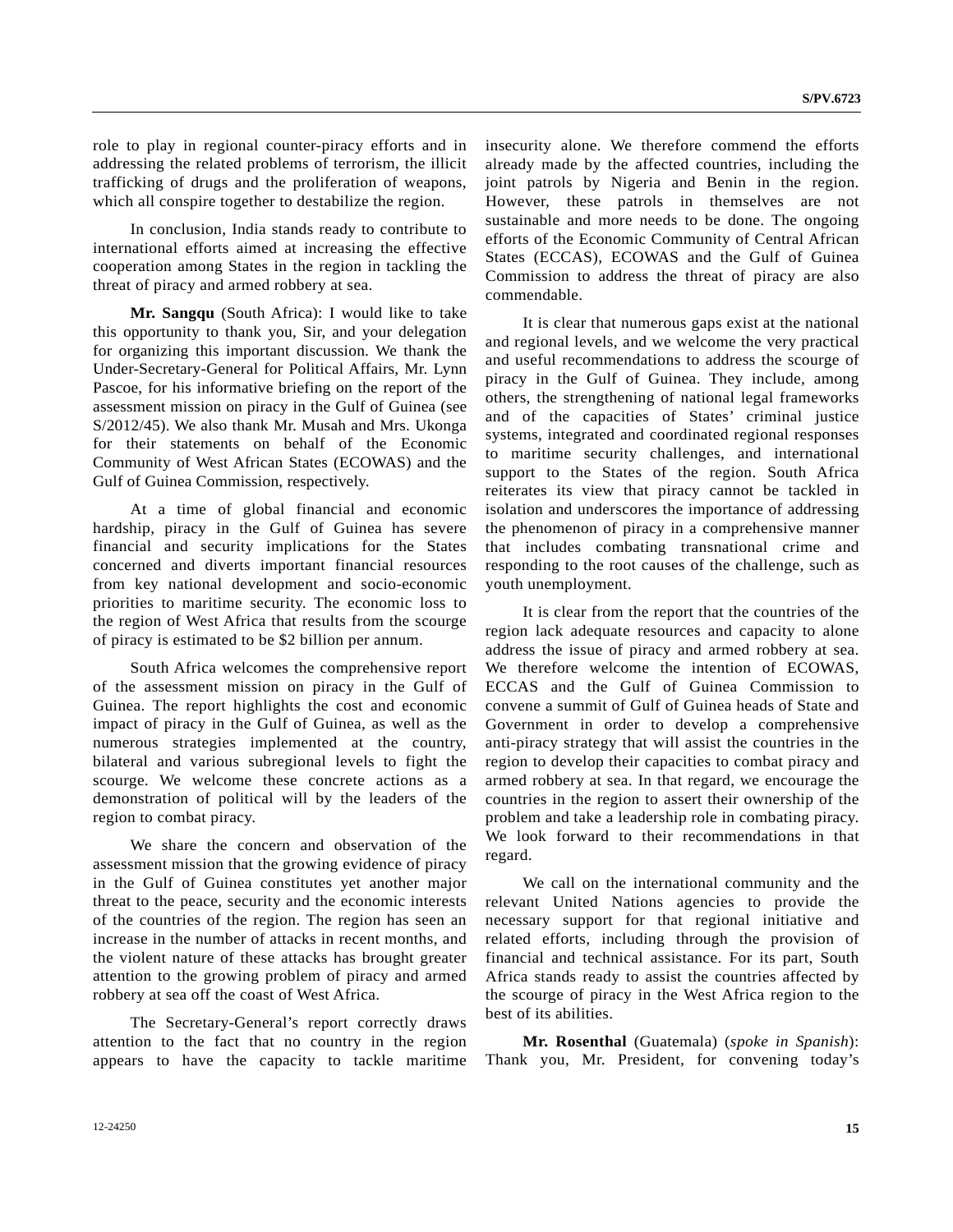meeting to address the growing problem of piracy and armed robbery in the Gulf of Guinea. I also welcome the presence of Mr. Lynn Pascoe here today and thank him for his briefing on the issue. I am also grateful to the Secretary-General for his report (see S/2012/45), which both contains the results of the United Nations assessment mission and forms the basis for today's debate. We also express thanks for the briefings that were made by Mr. Abdel Fatau Musah and Mrs. Florentina Adenike Ukonga.

 The mission to which I have just referred was needed in order to assess the extent of the threat of piracy and evaluate the national and regional capacity to safeguard maritime security in the region. We take note of the recommendations contained in the report and believe that efforts at the national, regional and international levels are necessary in order to address and fight the phenomenon of piracy.

 The Gulf of Guinea is home to countries that have abundant natural resources and basic goods. Those resources and their trade represent the livelihoods and source of employment for millions of people, and they will not cease to be an attractive target for criminal acts until a strategy to fight against them is put in place.

 The growing number of recorded cases of armed robbery in the Gulf of Guinea constitutes unequivocal evidence that the problem must be addressed with holistic initiatives and strategies of a regional nature. Special attention must be given to countries such as Benin because, due to the intense fight against piracy initiated by neighbouring countries, the problem has spread to the most vulnerable countries of the region. That is why efforts such as the joint maritime patrols being carried out by Nigeria, Benin, Cameroon and Chad can potentially serve to share the burden and fight the scourge effectively.

 The fight against the phenomena of transnational organized crime, armed robbery at sea and piracy surpasses the national capacity of affected countries to eradicate them. It is therefore both a threat to the stability of the entire region as well as a collective responsibility. The response to those threats jeopardizes socio-economic development, international trade and foreign investment in the region.

 In addition, we echo what was said by the representative of the Gulf of Guinea Commission on the necessity for the Security Council to use more precise terminology, since the Council has sometimes used the terms "piracy" and "armed robbery at sea" as if they were interchangeable. When piratical acts are committed within the territorial waters of a State, they are not qualified as piracy under United Nations Convention on the Law of the Sea, but instead as armed robbery at sea. The report before us suggests that we are mostly dealing with the latter. We therefore believe that greater attention should be paid to the precise context and circumstances of each situation, as well as to standards shared by all the countries in the region.

 The expected regional summit of the States of the Gulf of Guinea on piracy should receive all the necessary support from the international community, as it has the potential to jumpstart and accelerate the efforts and different initiatives in order to better coordinate the procedures that the Economic Community of Central African States (ECCAS) and the Economic Community of West African States (ECOWAS) are endeavouring to set up. The goodwill and readiness of the affected countries to address the threat is not in question, but the lack of resources for implementing those various initiatives and the weakness of institutions are indeed worrying.

 The lessons learned and best practices that may arise from the ECCAS maritime security strategy can help the initiatives put forward by ECOWAS to be more on point and more effective in the fight against piracy and in achieving the needed maritime security, despite the lack of existing resources.

 We believe that the Gulf of Guinea Commission should be composed of more West African countries in order to fulfil its goal of serving as a bridge between both economic communities. We invite ECOWAS and ECCAS to continue their efforts to work together and formulate the broad and integrated regional strategy needed to fight against piracy in the Gulf of Guinea, in close collaboration and coordination with the Gulf of Guinea Commission and the Maritime Organization of West and Central Africa.

 We believe that all progress must be made on the basis of the memorandum of understanding on the establishment of a subregional integrated coast-guard network in West and Central Africa. That memorandum serves as the basis for the national and regional action plans that should be drawn up by the States of the region in order to expeditiously implement the creation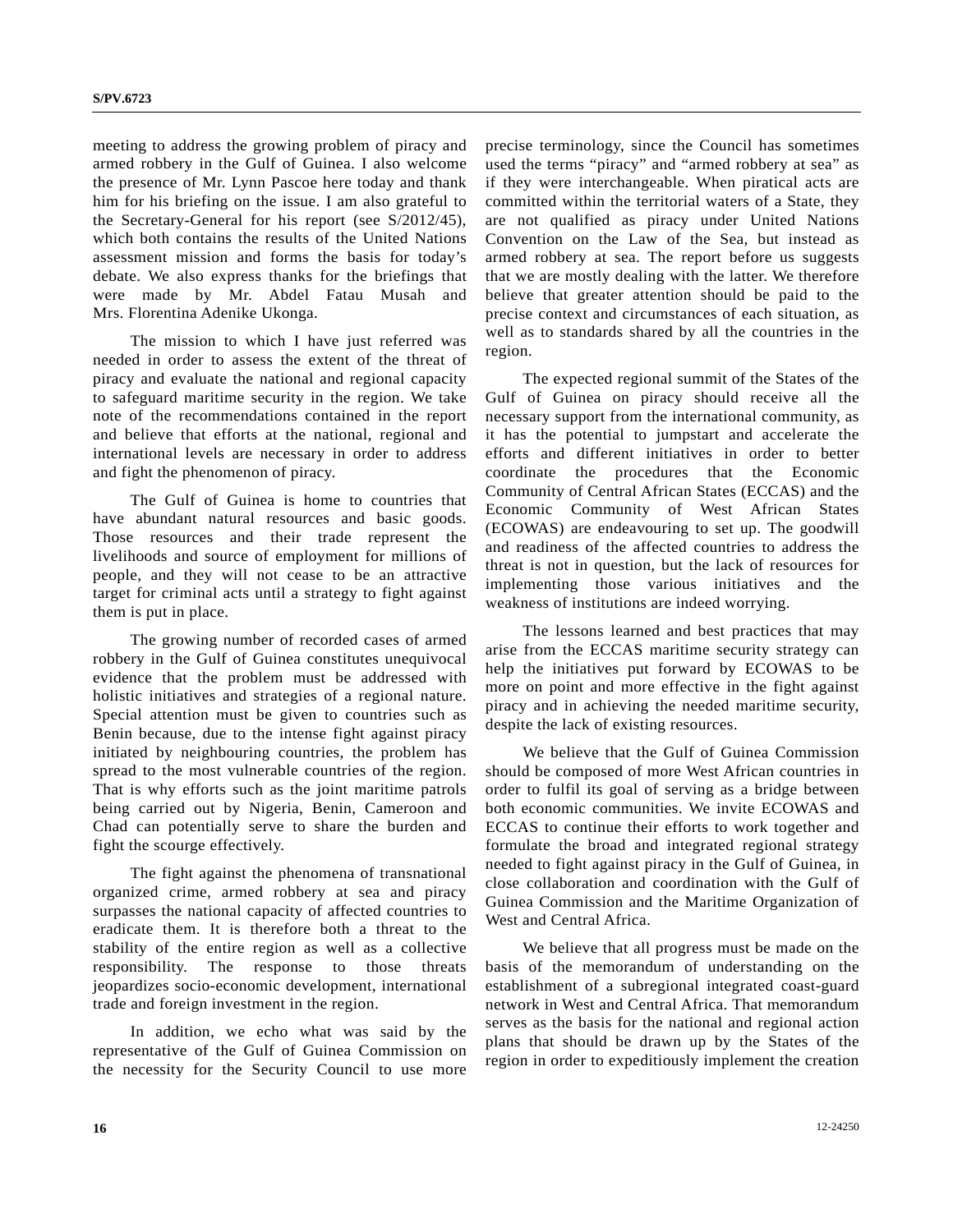of the subregional integrated coast-guard network in West and Central Africa.

 Finally, the threat that the problem poses to the stability of the affected countries and to the potential for trade in those countries to bring about economic development and the subsequent eradication of poverty is a cause for concern. We agree with the Secretary-General that the fight against piracy must not be limited to attacking the problem at sea. Efforts must be made to address the underlying causes that generally arise on land. Although we acknowledge that progress has been made in the ongoing discussions in the region and we recognize that assistance from the United Nations and the international community is needed, we believe that concrete steps must be taken, such as the holding of the regional summit of States of the Gulf of Guinea on piracy and the continuation of the joint maritime patrols.

 In conclusion, my delegation is ready to contribute to international efforts to implement effective cooperation among States in tackling the threat of piracy and armed robbery at sea.

 **Mr. Loulichki** (Morocco) (*spoke in French*): I would like to start by thanking Togo, on Morocco's behalf, for having taken the initiative to convene this debate, thus completing the general overview of the situation in West Africa with today's focus on the Gulf of Guinea. Your presence, Mr. Minister, and that of the Minister of Defence of Benin clearly demonstrate the importance that the two brother nations represented attach to this debate. I also wish to thank Mr. Lynn Pascoe, Under-Secretary-General for Political Affairs, for his clear and concise briefing on the important assessment work undertaken by the United Nations in the countries affected by piracy in that maritime region. The light shed by the representatives of the Economic Community of West African States and the Gulf of Guinea Commission is very useful to our discussions.

 In solidarity with the threatened countries, in recent years my country has continued to alert the international community to the developments and threats posed by the phenomenon of piracy in that region. It is quite logical that Morocco should welcome with satisfaction the work undertaken by the United Nations assessment mission that visited Benin, Nigeria, Gabon and Angola in December 2011 to evaluate the scope of the challenges posed by that scourge in the

region. We are extremely interested in the follow-up to the report drawn up by that mission (see S/2012/45).

 The impact of piracy in the Gulf of Guinea is no longer just a security matter, but also a trade and economic issue. International shipping, international maritime trade and energy security, as well as the economies of the coastal and landlocked countries of the region, are significantly and worryingly affected by that alarming phenomenon. The first observation of the assessment mission's report is that many States of the region have difficulties in terms of their capacities to effectively combat the phenomenon. The second observation is that, to date, the various subregional cooperation mechanisms have been unable to bring tangible, satisfactory and lasting responses to that scourge. We therefore support the assessment mission's recommendations concerning national and regional responses to the threat of piracy in the Gulf of Guinea.

 In terms of the capacities of States of the region, we believe that the United Nations system is in a position to play a key role in helping States, in particular with the assistance of the United Nations Office on Drugs and Crime, to develop their capacities and their national strategy to combat piracy and transnational organized crime, including the drawing up of a national legal framework that makes it possible to charge and try alleged perpetrators of acts of piracy and to promote cross-border judicial and security cooperation.

 The material, technical or financial contribution of several bilateral partners seeking to support the countries of the region, from whom we have received very clear and precise information this morning, must be commended. We support its continuation and strengthening, as well as the exchange of good practices among countries of the region.

 With regard to regional cooperation, my country has invested a great deal in establishing and strengthening cross-regional cooperation among the African Atlantic coastal States in order to meet the challenges posed by that ocean. My country welcomes the political decision taken by the countries of the region to convene a regional summit among the presidencies of the Economic Community of West African States, the Economic Community of Central African States and the Gulf of Guinea Commission. That meeting will provide the opportunity to develop an in-depth dialogue and cooperation mechanism at the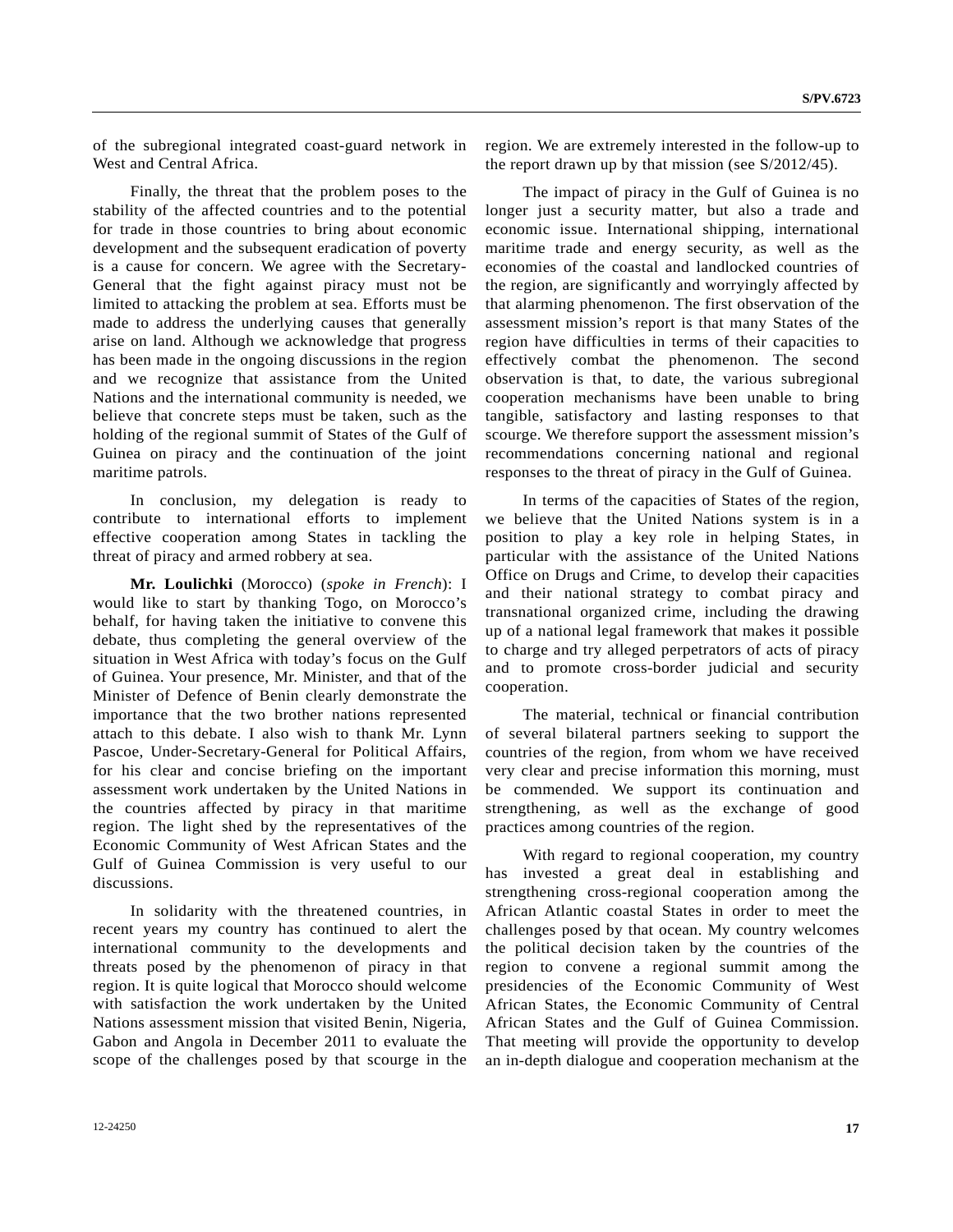interregional level between the two subregional organizations and with the Gulf of Guinea Commission and the Maritime Organization of West and Central Africa. More precisely, it will enable the countries of the region to establish a comprehensive cross-regional cooperation mechanism, facilitating exchanges and the pooling of efforts to make that region more secure.

 We agree with the report's recommendation on the need to strengthen the regional security architecture and to ensure a greater balance between the mechanisms of Central Africa and West Africa.

 Any measure seeking to combat piracy in the Gulf of Guinea will be sustainable only if the underlying causes allowing the spread of that scourge are also addressed. In that regard, it is crucial to include in any anti-piracy strategy elements linked to strengthening institutions responsible for implementing the rule of law and the fight against transnational organized crime, as well as development issues in particular.

 All challenges posed not only by piracy in the Gulf of Guinea, but also by transnational organized crime and terrorism in West and Central Africa, must also be addressed and considered in the context of a comprehensive strategy. The international community must focus on the connection and ties among the various criminal and terrorist networks that are increasingly destabilizing the African continent. As Council members know, the awareness of that connection has led the ministers responsible for shipping and port activities of the Ministerial Conference of Atlantic Coastal States to hold talks in Libreville since May 2011 on cooperation to secure their infrastructure and to protect merchant shipping from such threats.

 The adoption of resolution 2018 (2011) is an important landmark in the debate on piracy in the Gulf of Guinea. It is essential that the international community continue to pay particular attention to that matter and support the States of the region in combating the scourge. For its part, Morocco will continue, together with you, Mr. President, and our friends of South Africa, to keep this challenge at the heart of the Security Council's interest. Finally, my delegation would like to indicate its full support for the draft resolution on piracy in the Gulf of Guinea, submitted by your country.

 **Mr. Osorio** (Colombia) (*spoke in Spanish*): In expressing my appreciation for the convening of this important discussion, I would also like to thank Mr. Abdel Fatau Musah and Mrs. Florentina Adenike Ukonga for their briefings and Under-Secretary-General Lynn Pascoe for his important comments on the report of the Secretary-General on the assessment mission on piracy in the Gulf of Guinea (see S/2012/45).

 Piracy and armed robbery in the Gulf of Guinea region affect the security of international shipping and threaten the trade and economic development of the countries of the region. Piracy affects not only coastal States, but also landlocked countries that depend on access to the sea for their imports and exports. According to the report, piracy results in an annual loss of about \$2 billion to the economy of the West African subregion.

 The problem of piracy and armed robbery in the Gulf of Guinea cannot be tackled in a unilateral or isolated manner. All affected countries should combine their efforts to avoid the success of one country resulting in piracy activities relocating to more vulnerable countries.

 For that reason, any lasting and effective solution must include genuine, coordinated regional and international efforts to develop a comprehensive strategy aimed at strengthening the capacities of the countries in the region in the fight against that crime.

 Piracy attacks in the Gulf of Guinea are neither opportunistic nor isolated events. Quite the contrary, there is increasing evidence that piracy activity is systematic and organized. Therefore, precise, detailed and verified data on the scope, modalities and specific zones of the incidents is necessary in order to form a better idea of the character and nature of the phenomenon before us and develop initiatives adapted to the particularities of each case.

 The international community should support the efforts of States of the region in exercising their sovereign responsibility to fight piracy. In that regard, it is essential to maintain the leadership role of the States concerned in applying solutions against that scourge.

 Technical assistance for strengthening legislative and judiciary systems in fighting this crime is of major importance. Equally important are the exchange of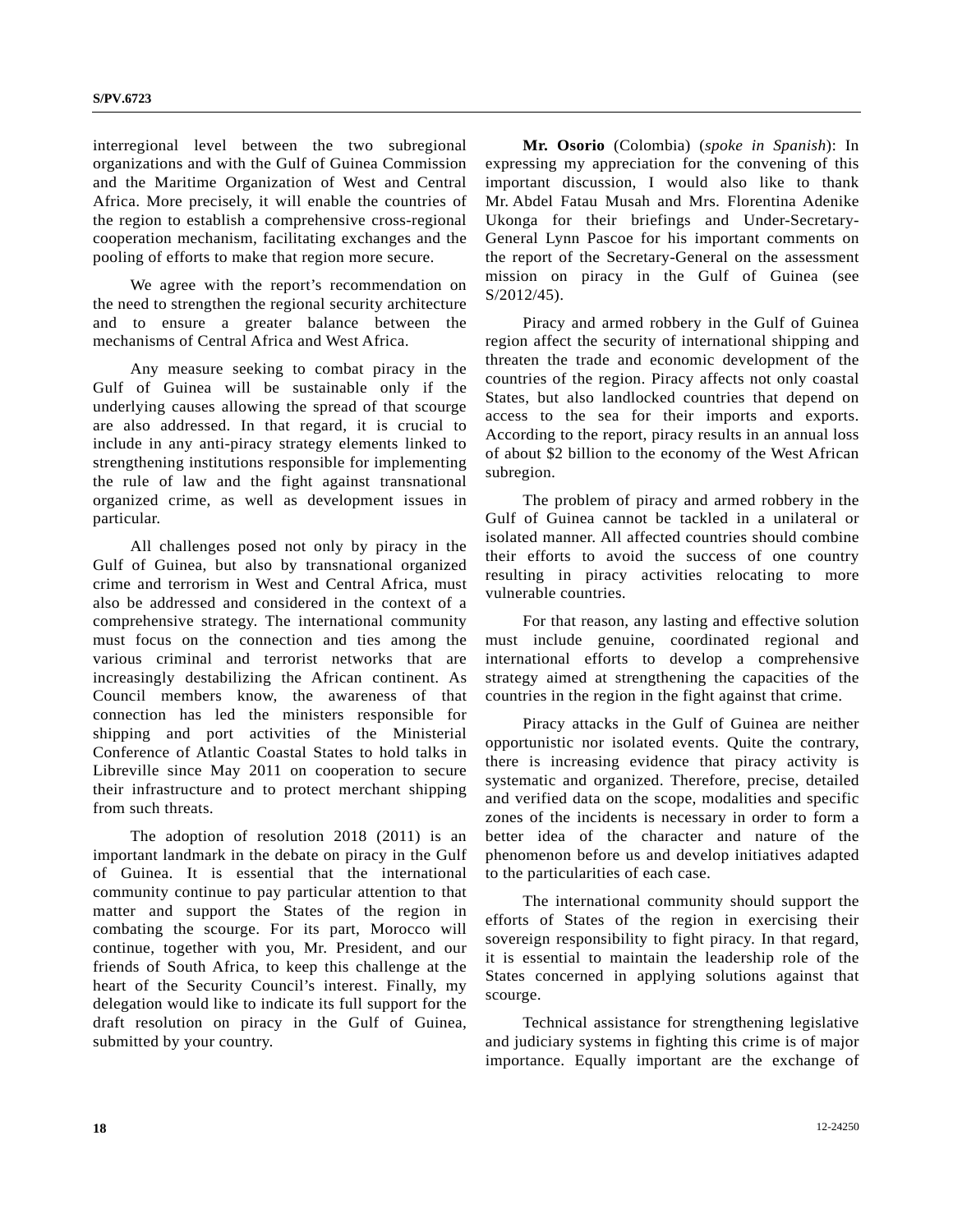information and the establishment of a framework to gather, analyse and disseminate information. At the same time, technical, material and financial support must be provided towards building capacities in the maritime security sector of various States of the region.

 We believe that any lasting and effective solution to the problem of piracy in the Gulf of Guinea requires the implementation of a regional approach to maritime security that includes the various initiatives developed by the Economic Community of West African States (ECOWAS), the Economic Community of Central African States (ECCAS) and the Commission of the Gulf of Guinea, as well as the participation of the African Union.

 As is the case in other situations considered by the Council, a viable response to that crime should include factors identified by the assessment mission, such as high rates of youth unemployment, wide income disparity within society, the uncontrolled circulation of illegal weapons and the prevalence of corruption.

 Colombia supports the early convening of a regional summit of heads of State of the Gulf of Guinea, as an appropriate forum to further develop a broad regional strategy to combat piracy. In that regard, the United Nations is called upon to provide assistance to national authorities and regional organizations in relation to the matter and to coordinate international assistance in support of regional efforts aimed at fighting that crime.

**Mr. Wittig** (Germany): At the outset, I would like to thank Under-Secretary-General Pascoe for his very useful briefing, as well as the United Nations assessment mission on piracy in the Gulf of Guinea for its report (see S/2012/45). I equally thank Mr. Abdel Fatau Musah of the Economic Community of West African States (ECOWAS) and Her Excellency Mrs. Florentina Adenike Ukonga of the Commission of the Gulf of Guinea (CGG) for their contributions.

 In addressing the scope of the threat of piracy in the region, the report confirms an alarming situation. Piracy and armed robbery in the Gulf of Guinea have risen and pose a growing threat to economic development and security for the States in the region and beyond. In that regard, let me focus briefly on two points, namely, the need for a comprehensive, integrated approach to maritime security and the importance of enhanced coordination among the affected States and regional organizations.

 First, in order to increase maritime security in the Gulf of Guinea, an integrated concept is required. Questions about how to prevent piracy and how to combat it, as well as the political and legal framework of dealing with pirates and their supporting networks, need to be tackled. An effective approach will rely very much on the affected States' capacities to deploy welltrained and well-equipped security forces as well as competent judicial institutions, both acting according to principles of the rule of law. A comprehensive approach should adequately address the immediate threat, while at the same time deal with the root causes and conditions conducive to the growth in piracy and armed robbery. Where applicable, lessons learned from fighting piracy off the coast of Somalia should be taken into account.

 My second point relates to the significance of regional leadership. In that regard, we welcome the initiatives taken by States of the region and regional organizations such as ECOWAS, the Economic Community of Central African States (ECCAS) and the Commission of the Gulf of Guinea. Those include adoption of the ECCAS strategy on maritime security; the creation of the ECOWAS subcommittee on maritime security; and the preparatory steps taken by ECOWAS towards developing an integrated maritime security strategy, and the increased cooperation between ECCAS and ECOWAS.

 In that regard, we strongly encourage ECOWAS, ECCAS and the CGG to work on the organization of the joint summit at which they intend to develop a coherent regional anti-piracy strategy. Cooperation and coordination among the affected countries, as well as with and among the regional organizations, including the African Union, need to be further enhanced.

 The international community, including the United Nations and its regional offices — the United Nations Regional Office for Central Africa and the United Nations Office for West Africa — should support those efforts. The European Union started to focus on the issue in 2010, and is carrying out projects that aim in particular to support the capacities of ECOWAS and ECCAS and cooperation with the International Maritime Organization. Germany will continue to be engaged in building capacities of the affected States and regional organizations in order to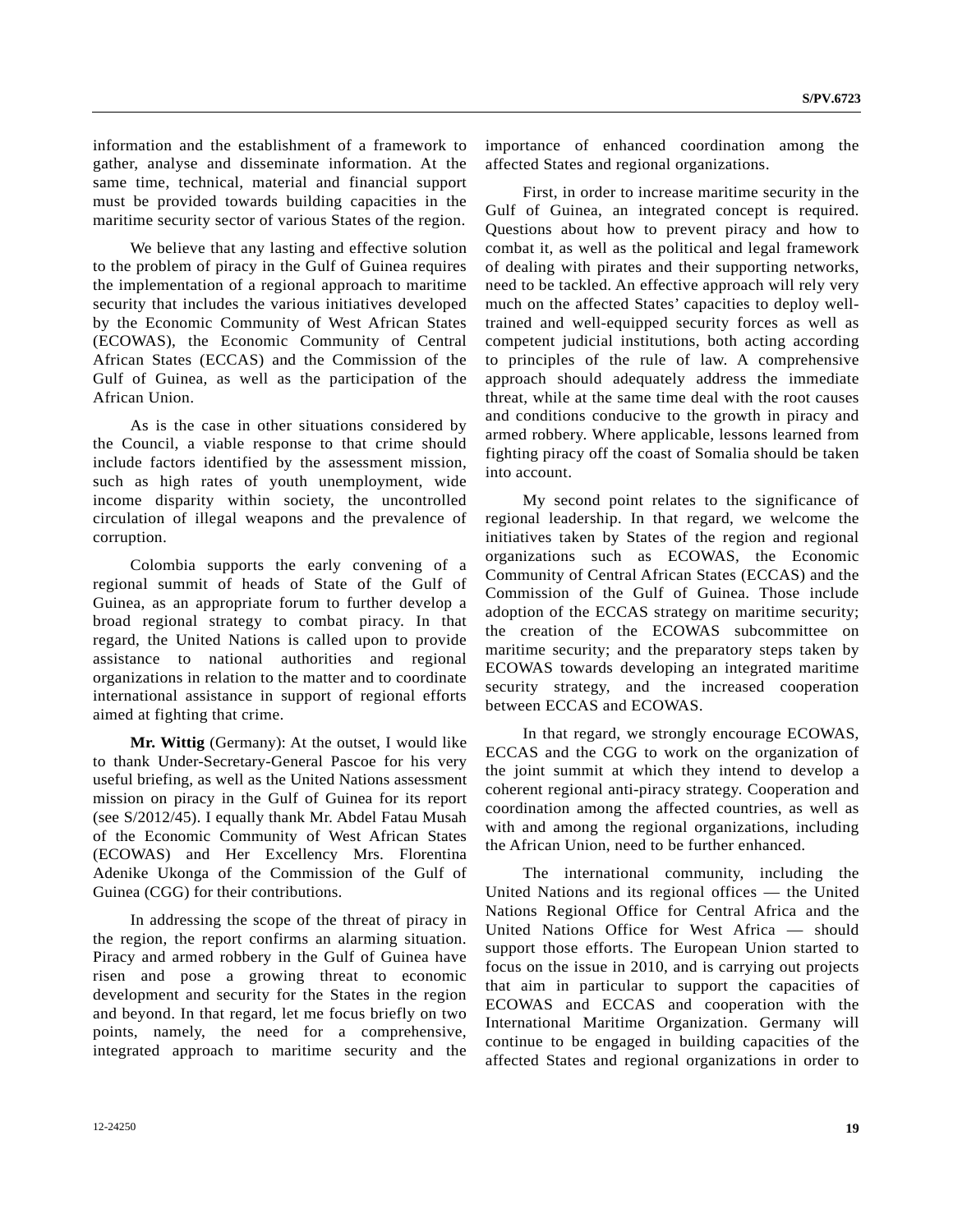tackle the challenge of piracy, which undermines the security and economic development of the region.

 My delegation supports the draft resolution that is currently being negotiated, as well as its swift adoption.

 **The President** (*spoke in French*): I shall now make a statement in my capacity as Minister for Foreign Affairs of Togo.

 Togo is pleased by the fact that this Security Council debate on piracy in the Gulf of Guinea is taking place just a few days after the meeting of the Council that was devoted to the impact of transnational organized crime on peace, security and stability in West Africa and the Sahel region (see S/PV.6717), over which Togo's Head of State personally presided. Today's debate therefore represents the determination of the Security Council to provide the necessary responses to the new threats to peace and security that the States in the region of the Gulf of Guinea now face.

 Before continuing, I would like to thank Under-Secretary-General Lynn Pascoe for his briefing to the Council on the issue under discussion. I also wish to again express my country's gratitude to Secretary-General Ban Ki-moon for his excellent initiative in deploying, last November, to those countries directly affected, a United Nations assessment mission on piracy in the Gulf of Guinea.

 The observations contained in the report of the assessment mission (see S/2012/45) perfectly illustrate the gravity of the threat posed by piracy in the Gulf of Guinea. For Togo, those observations inform the Security Council on the alarming nature of the situation. At the same time, they justify our serious concern about the implications of the threat on peace, security, stability and the economic development of the region. Those concerns are exacerbated by the everclearer links between piracy and other forms of organized crime in the region, as was stressed during the 21 February debate to which I just referred. Indeed, the statistics contained in the report show that from 2010 to 2011 there was an alarming increase in the number of attacks in the West African sector of the Gulf of Guinea. The Republic of Benin, which is suffering the consequences of that increase, has witnessed a precipitous drop in activity in the port of Cotonou. The considerable financial losses suffered by the country are clear evidence of the disastrous impact of piracy on the economies and the strengthening of economic governance in the region.

 In order to address that grave situation, the States of the Gulf of Guinea have taken joint initiatives to deal with the scourge, including in particular the programme known as Operation Prosperity, under which joint patrols are being carried out by the Nigerian and Beninese security forces off the coast of Benin.

 Nationally, and in order to strengthening its legal arsenal in that respect, the National Assembly authorized the Government of Togo last November to ratify the international Convention for the Suppression of Unlawful Acts against the Safety of Maritime Navigation, of 10 March 1988. Furthermore, the building of national actors' capacities to combat piracy enabled the Togolese navy, on 8 February, to repel a pirate attack against a Panamanian vessel.

 At the regional level, the States members of the Economic Community of Central African States (ECCAS) have established a comprehensive maritime security framework: the West African Regional Maritime Security Centre. In addition, the States concerned have adopted a funding mechanism whereby they pool their maritime taxes into a single community tax so as to finance maritime security.

 We also welcome the determination reiterated by the heads of State of the Economic Community of West African States (ECOWAS), during the summit held on 27 and 28 January last, to enhance cooperation with the Gulf of Guinea Commission and all stakeholders in order to combat piracy.

 Togo believes that, while we await the holding of the conference of heads of State and Government of the States of the Gulf of Guinea, these approaches should be supported and encouraged in order to promote exchanges of information and experience. However, as is made clear in the report of the Secretary-General, despite the resolve of those States and their efforts to eradicate piracy, on an individual basis or within the framework of bilateral cooperation, our countries' national and regional capacities are insufficient to allow them to alone effectively put an end to or even contain that threat.

 It is therefore imperative that a collective approach to the problem be taken in order to prevent this evil, once addressed at the national or subregional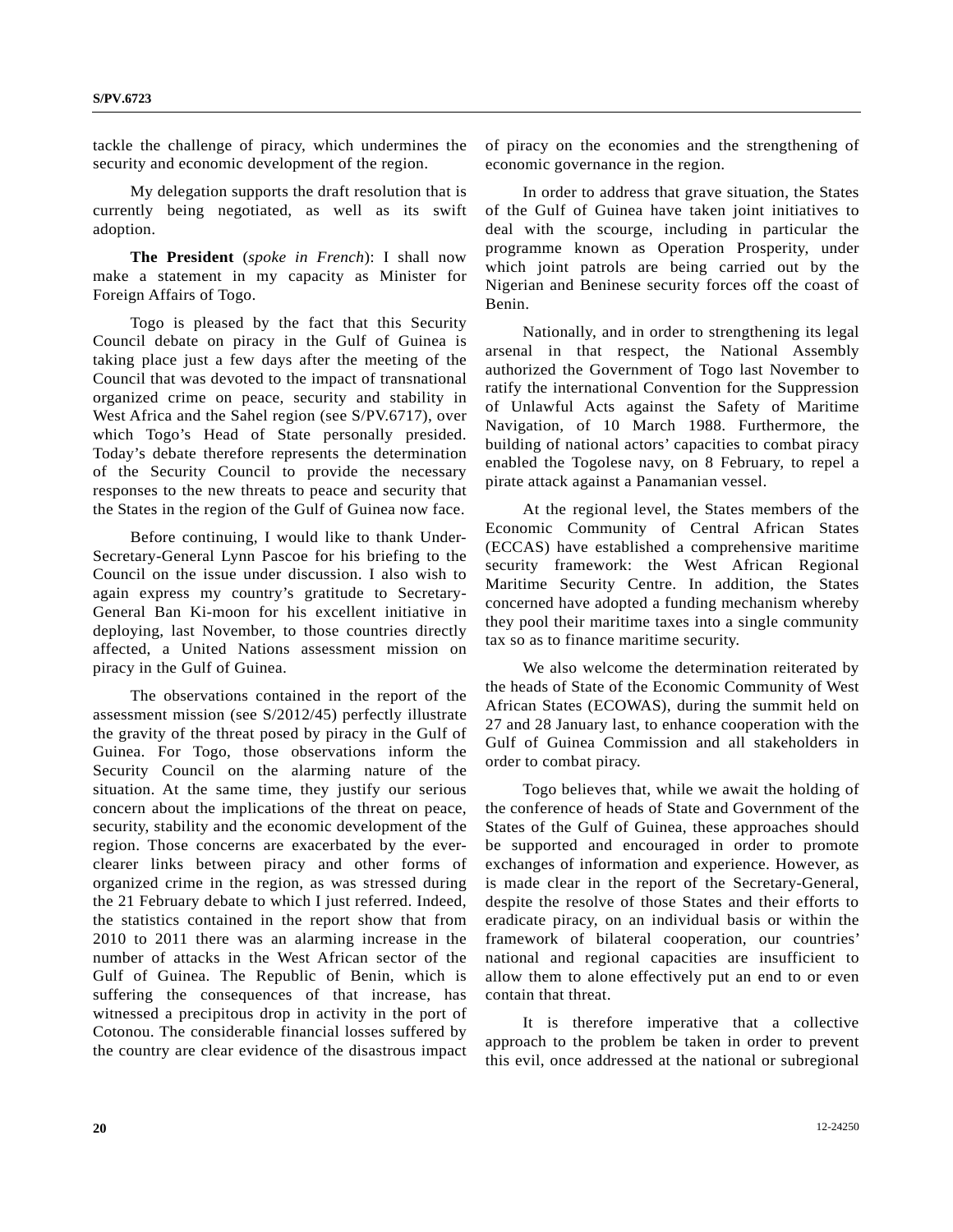level in the Gulf of Guinea area, from spreading elsewhere. The increase in the number of pirate attacks off the coast of Benin, even as that number has begun to diminish off the coast of Nigeria, makes clear the importance of international support in helping to deal with this scourge.

 It also goes without saying that piracy in the Gulf of Guinea poses a threat not only to the countries of the region but also to international trade and seagoing staff, some of whom are from other regions of the world. Hence the combat against piracy requires joint efforts on the part of all regions and cannot be left to the countries of the Gulf of Guinea to deal with alone.

 Togo wishes to commend and encourage the various forms of support provided to Benin and other countries of the subregion by various partners, including France, the United States of America, China, the European Union and INTERPOL, to enhance their capacity in the field of maritime security.

 My country believes that given what is at stake, the international community has a very important role to play. That is why we endorse the proposal that the United Nations encourage the countries of the region to take the measures necessary to mobilize international support for the activities being carried out in the region and help coordinate international assistance, particularly for the implementation of a comprehensive strategy.

 The upcoming adoption by the Security Council of the second draft resolution on the issue of piracy in the Gulf of Guinea reflects the commitment of the United Nations and that of the international community as a whole to working with resolve to combat maritime piracy jointly with the States of the Gulf of Guinea.

 Togo reiterates its sincere thanks to the members of the Security Council for their contributions in that regard and hopes that the implementation of the aforementioned resolution will help to resolve the problem.

**The President** (*spoke in French*): I now resume my functions as President of the Security Council.

I give the floor to the representative of Benin.

**Mr. N'Douro** (Benin) (*spoke in French*): I should like at the outset to warmly congratulate you once again, Sir, on your country's assumption of the presidency of the Security Council for the month of February 2012. My country, Benin, welcomes the particular attention that the Security Council, under the presidency of Togo, is devoting to security problems in Africa, as security is an essential precondition for the sustainable development of our countries.

 Mr. President, I should also like to take this opportunity to pay tribute to your predecessor, the Ambassador of South Africa, for his outstanding leadership during his term and for the praiseworthy results achieved for both the international community in general and for Africa and its strategic partnership with the United Nations. I also pay tribute to the contributions made by the Under-Secretary-General for Political Affairs, Mr. Lynn Pascoe; the representative of the Economic Community of West African States (ECOWAS), Mr. Abdel Musah; and Mrs. Florentina Ukonga, Deputy Executive Secretary of the Gulf of Guinea Commission.

 Last Tuesday, in this very Chamber, the President of the Republic of Togo, His Excellency Faure Gnassingbé, personally led a high-level debate on transnational organized crime in West Africa and the Sahel region (see S/PV.6717). The objective was to identify the synergies necessary to wage a comprehensive war against this faceless enemy, which is inflicting such suffering on the extremely vulnerable countries of that region of the African continent.

 Today's debate, during which the Council is considering the report (see S/2012/45) of the assessment mission dispatched by the Secretary-General of the United Nations to the countries of the Gulf of Guinea, in particular to my country, Benin, is a logical follow-up to the debate of 21 February 2012 on transnational organized crime. Indeed, those two phenomena are closely interrelated, in terms of both their modus operandi and their very nature. They represent a real challenge to the Governments of the region in the exercise of their sovereign functions.

 The Government of Benin aligns itself with the conclusions of the United Nations assessment mission. We agree with the analysis contained in the report under consideration, which eloquently sets out the links among transnational organized crime, piracy and armed robbery at sea. These phenomena are fuelled by rock-solid criminal solidarity combining lucrative fraudulent activities, such as oil bunkering and trafficking in children, cocaine, counterfeit medicines and cigarettes.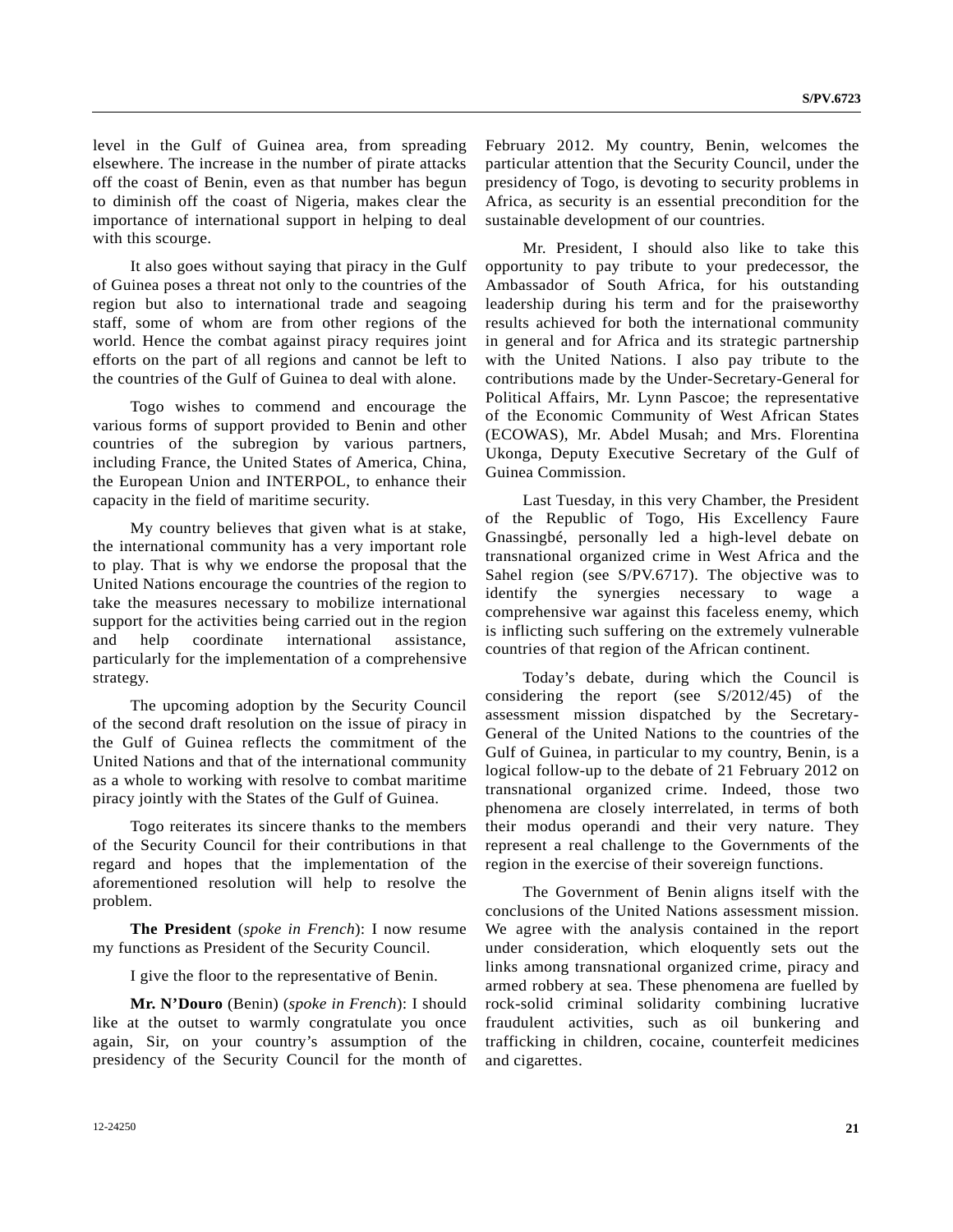In 2011 alone, 21 attacks were reported on vessels off the coast of Benin. From January to October of that year, 58 maritime attacks were carried out off the coast of West Africa, including 18 in Nigeria, seven in Togo, two in Ghana and one in Côte d'Ivoire. These attacks have dire political, economic, environmental and security consequences for our countries. Pirate attacks are disastrous for the security and economies of the Gulf of Guinea region in general, and in particular for the activities of the autonomous Port of Cotonou, which is the economic lung of Benin. Indeed, the economy of Benin depends to a large extent on the fees and transit permits raised from the autonomous Port of Cotonou. The port's activities represent 70 per cent of the country's gross national product; they generate 80 per cent of the revenue of a national budget that depends on tax income and represent 90 per cent of trade with the interior. The autonomous Port of Cotonou is a natural port for the landlocked countries of the hinterland — Niger, Burkina Faso, Mali and Chad — which engage in the export and import of their products there.

 Since the first attacks recorded off the coast of Benin, the number of vessels entering the Port has fallen by 70 per cent and insurance premiums have soared. In the face of the doubling of insurance premiums, a number of vessels have decided not to use the Port of Cotonou, whereas the revenue drawn from the Port is essential to ensuring the functioning of the State of Benin. The situation has arisen at a time when we had been hoping to see dividends from the major investments made to modernize the Port's infrastructure, with the assistance of the United States of America within the framework of the Millennium Challenge Account.

 The President of the Republic of Benin, Mr. Boni Yayi, therefore acted speedily to alert the international community and the Security Council to the issue of piracy in the Gulf of Guinea. I am pleased to report that Benin's appeals for assistance received a prompt and useful response from Secretary-General Ban Ki-moon and the Security Council through the adoption of resolution 2018 (2011). The dispatch of the United Nations assessment mission to the field has allowed us to identify the measures necessary to design and implement a coherent national and regional strategy.

 National and bilateral efforts have been stepped up to address the scourge. I should like to highlight in particular the positive impact of the joint patrols conducted by the navies of Nigeria and Benin off the coast of Benin. The joint patrols are a component of Operation Prosperity, launched on 28 September 2011. Four hundreds sorties have been carried out, including 316 by the Benin navy. The sorties represent 3,668 hours at sea, of which 1,278 have been conducted by the Benin navy.

 In the context of the Operation, the Chief of Staff divided part of Benin's coastline into holding areas for vessels, which are invited to drop anchor close to the coast in an area that is accessible to the patrol boats participating in the Operation. This measure has allowed them to be grouped together in order to ensure their greater security. These measures are supported by enhanced joint patrols conducted 24 hours a day close to the anchorages. Similarly, a permanent radar and radio watch has been established, allowing immediate responses to distress calls. Since the operation was launched, no further has been reported in the territorial waters of Benin.

 Beyond these very expensive joint patrols, the Government of Benin has made substantial efforts, drawing on its own domestic resources, to enhance its naval capacities, with the support of its partners and in particular France, the United States of America, the European Union and China. Other Member States, including the Netherlands, have indicated their intention to provide support. Through me, the Government of Benin expresses its deep gratitude for their active and spontaneous solidarity.

 A second semaphore system has been installed, complementing the existing semaphore in Cotonou. It allows us to sweep the entire coast of Benin and a good part of the Togolese coast. With the deployment in March 2012 by the Government of Benin of patrol ships commanded by the Benin naval forces, 10 to 15 people will be able to patrol the high seas 24 hours a day over a 10-day period to dissuade attacks on vessels off our coast. Benin is also implementing an import-control programme aimed at ensuring the effective control of cargoes by scanning containers, which will also ensure transparency in the handling of maritime cargo and limit the opportunities for malfeasance during customs formalities. Furthermore, we have established a canine brigade of sniffer dogs to detect drugs, explosives and all other forms of contraband subject to piracy and armed robbery at sea.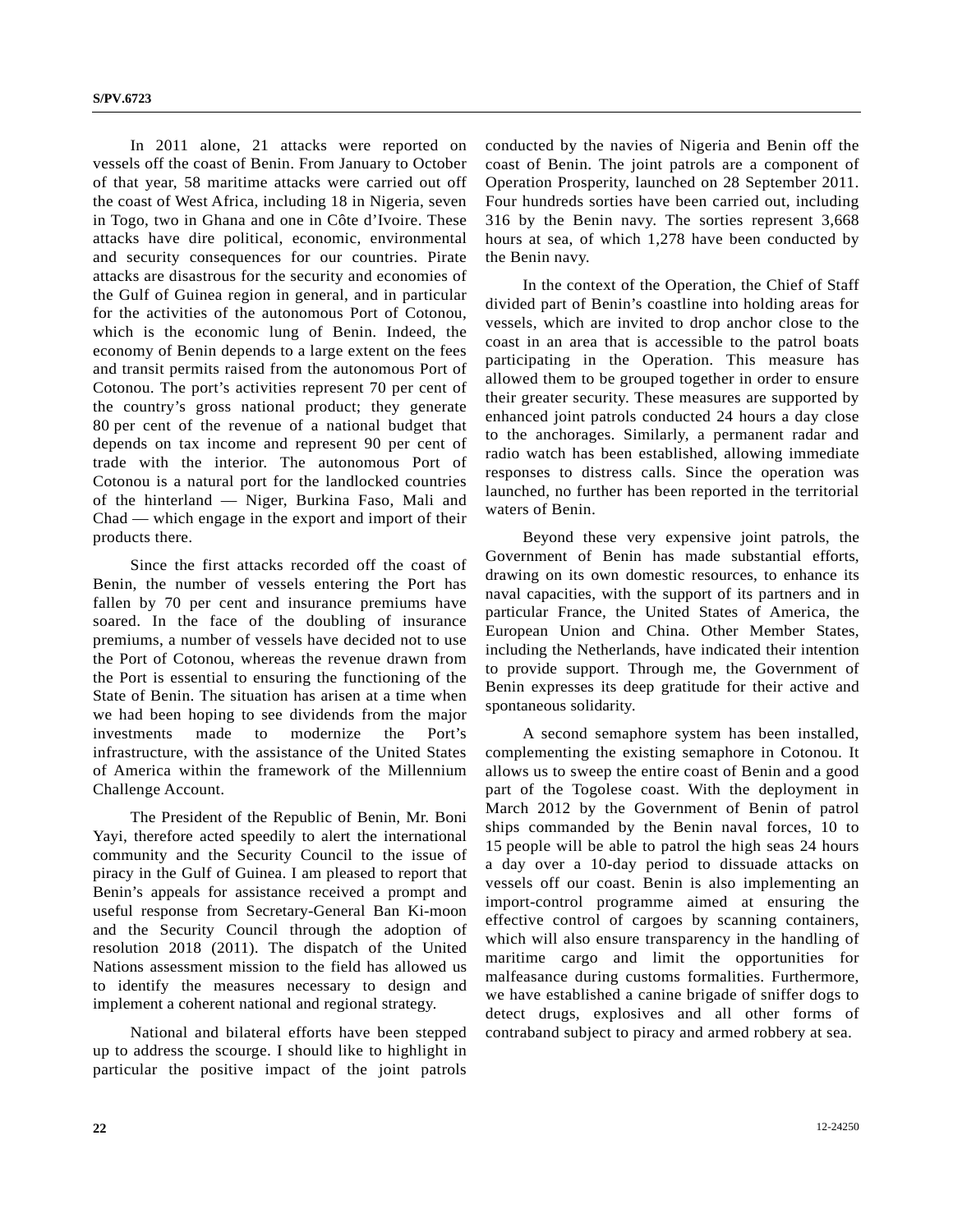With the help of the United States of America, the Government of Benin has formulated and enacted a national maritime security and safety strategy, which will promote the growth and development of the maritime economy, allow for the free movement of persons and goods along major strategic maritime routes off our coasts, enhance security in ports and port installations, and combat illicit transnational activities and maritime crime, such as armed robbery in territorial waters and piracy on the high seas.

 The strategy is supported by a participatory approach involving all stakeholders in its formulation. It is based on the following measures: the definition of measures to protect the coasts; the delimitation of maritime borders and the establishment of partnerships with neighbouring countries; the involvement of strategic partners in the training of human resources and the provision of the logistical support necessary to strengthen our national capacities; and the enhancement of our cooperation with the United Nations and bilateral partners to safeguard the free movement of persons and goods through that important maritime route.

 Efforts are under way at the regional level, as represented by the meeting of experts from ECOWAS and the Economic Community of Central African States (ECCAS), organized in January in Abuja to consider the draft integrated regional strategy for maritime security and safety. The meeting set the stage for the regional economic communities to play a leading role in coordinating efforts to combat maritime threats in the Gulf of Guinea, in line with the integrated maritime strategy adopted by the African Union. The Abuja meeting took place in the context of the preparations for the regional summit mentioned in resolution 2018 (2011). A second meeting of ECOWAS and ECCAS experts will be held in Cotonou in March.

 Benin welcomes France's decision to support the efforts to be made by Benin, Togo and Ghana to preserve maritime security along their coasts through the maritime security sector reform project in the Gulf of Guinea. The support will be provided through an initial €800,000 in funding, which France has put at the disposal of our three countries in combating maritime piracy and armed robbery at sea.

 Combating maritime piracy and armed robbery in the Gulf of Guinea entails significant stakes. Maritime insecurity poses a threat to the exclusive right of coastal States to comprehensively exercise sovereignty over their territorial waters. That also serves to underscore the need for clearly delimiting borders. In addition to those basic political requirements, we must also not underestimate what is at stake economically.

 The Gulf of Guinea is an extremely important maritime route for international trade. The area is estimated to contain enormous petroleum resources, which are now estimated at 14 billion barrels. That, along with its natural gas deposits and fishing resources, makes this a first-rate strategic zone for the global economy.

 Fishing resources continue to be subject to unchecked poaching owing to illegal undeclared fishing. That represents an annual loss of \$20 billion to the countries of the Gulf of Guinea, according to a study published in 2007 by the Food and Agriculture Organization.

 We fear that, if the region's public authorities are not able to carry out their functions consistently, the growing number of oil companies, along with their increasing activities in the region, could lead to a global environmental catastrophe.

 Ensuring security in the Gulf of Guinea is essential to promoting investment and restarting development for the countries of the region, making it a dynamic area for renewal and growth at the global level.

 There is a need for the international community to respond, while there is still time, to the new threats affecting the region by piracy and armed robbery at sea. There is also a need to face the problems posed by junked ships and decommissioned vessels abandoned along our coasts, which provide transit points for criminal groups, pirates and all sorts of traffickers. I should like to draw the Council's attention to a threat report prepared by our navy's Chief of Staff, which has been transmitted to the Council.

 There are currently a dozen abandoned vessels along Benin's coasts. Their existence is a genuine threat to Benin, which has neither the means nor the necessary expertise to deal with them. I should like here to urgently appeal to our partners to help us to get rid of these ships that, above and beyond threatening security, pose a major risk of pollution. Several of those vessels harbour toxic substances, which have already produced victims among some of the people in their vicinity.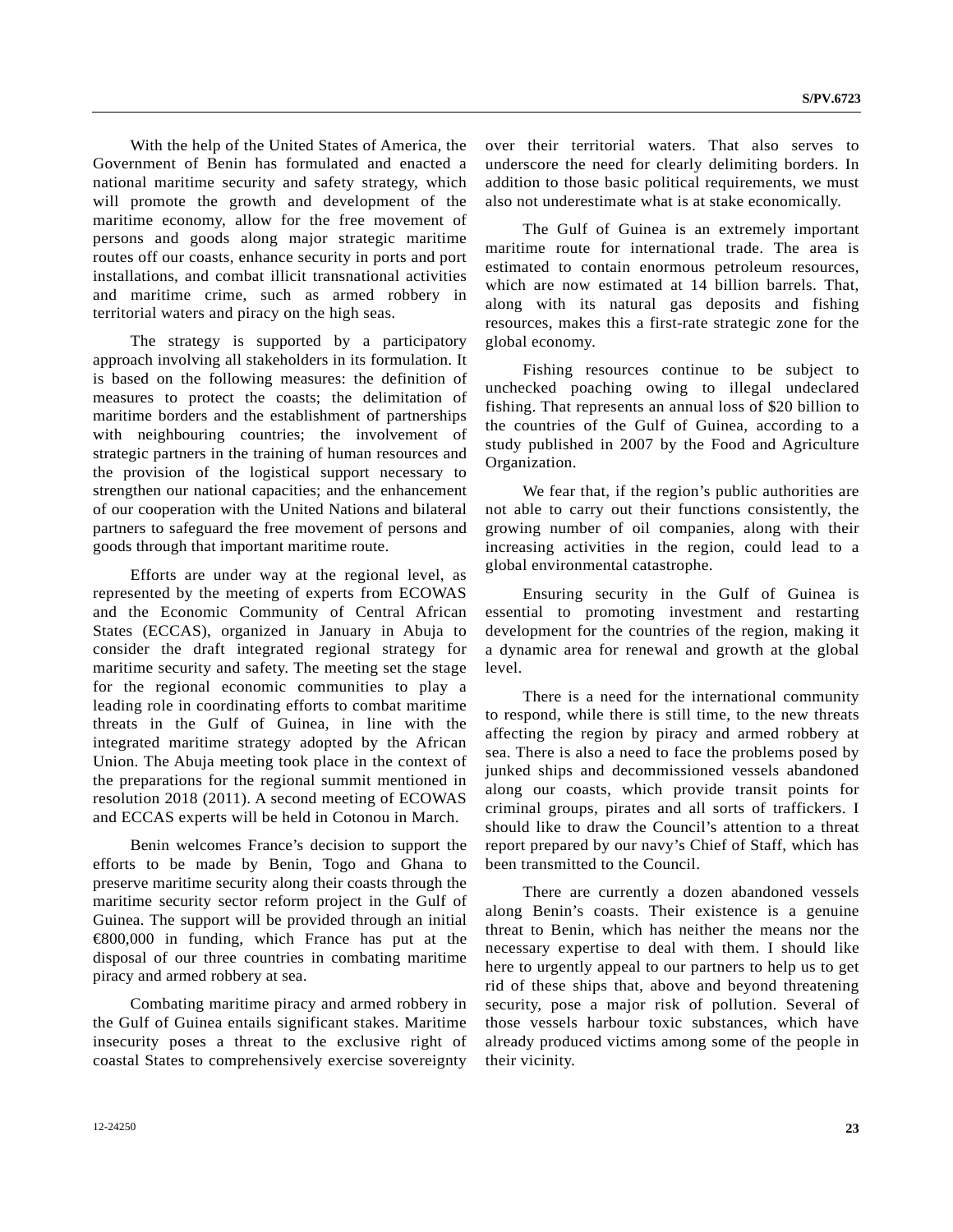The threats to the Gulf of Guinea are enormous and pose a threat as well to international peace and security. They should be addressed as such by the international community, which would benefit from developing an anticipatory approach to contain the damage.

 The international community should resolutely support the efforts of the countries of the Gulf of Guinea to control piracy and armed robbery in the Gulf of Guinea. Relenting in those efforts will have an immediate and direct effect on the frequency and ferocity of such attacks.

 Benin believes that combating this scourge call for resources that are largely beyond our reach. We therefore hope that the Security Council, which very early on grasped the real scope of this threat, will adopt the recommendations contained in the assessment mission's report before it, with a view to scrupulously implementing them at both the national and regional levels as part of a commitment to synergistic efforts to combat damaging activities to maritime safety and security. The stability of our countries is at stake.

**The President**: I thank Minister of State N'Douro for his eloquent and instructive statement.

 I now give the floor to the representative of the Congo.

**Mr. Balé** (Congo) (*spoke in French*): On 21 February, the Security Council held an open debate (see S/PV.6717) on the impact of transnational organized crime on peace, security and stability in West Africa and the Sahel region. Today, the Togolese presidency has convened another debate on peace and security in Africa, this time to consider the problem of maritime piracy in the Gulf of Guinea. We welcome this timely decision, which places the issue of piracy in the Gulf of Guinea in the context of the logical extension of last week's debate from a perspective that should lead to a concerted, comprehensive approach to this threat to peace and security in this part of the African continent.

 While there may not seem to be any links between the subject of the two debates, last Tuesday's debate showed that transnational crime and piracy the latter being one manifestation of the former — is largely fuelled by the illicit circulation of weapons and narcotics, large-scale armed banditry and illegal immigration.

 The report of the Secretary-General (see S/2012/45) on the assessment mission, whose relevance I commend, highlights the main characteristics of maritime piracy in the Gulf of Guinea. It also helps us to better grapple with this problem as part of a dynamic approach involving the other security challenges largely besetting African countries, in particular those of the Gulf of Guinea. The report specifically points to the threats to the vital interests of our countries and to our responses to those security challenges.

 The State of security in the Gulf of Guinea presents various challenges to peace and stability in the region. Threats stemming from uncontrolled industrialscale overfishing, the insecurity provoked by pirates and that surrounding maritime navigation, and insecurity across borders all entail loss of human life, the taking of hostages, armed robbery, the destruction of economic infrastructure, diverting oil shipments, disturbances to maritime trade and even environmental hazards at oil installations. While their consequences are quite clear, they do not provide a full picture of the effects of such criminal actions, especially on community policies and on neighbouring countries lacking a coastline.

 A reading of the assessment mission's report leaves one with the impression that there is a need for and effective functional synergy between the Economic Community of West African States (ECOWAS) and the Economic Community of Central African States (ECCAS) aimed at combating maritime piracy in the Gulf of Guinea. The Gulf of Guinea Commission should act as the link between the two organizations. In that regard, we welcome the meeting held in Abuja, as well as the one scheduled to take place next March. I would like to limit my statement to ECCAS member States of the Gulf of Guinea and share with the Council their response in meeting the host of challenges, which could in the future give rise to broader efforts to the entire area of the Gulf of Guinea.

 In 2009, ECCAS member States adopted a maritime security plan (SECMAR) to secure their vital interests at sea, to be implemented by the Regional Centre for Maritime Security in Central Africa (CRESMAC), which is based in the coastal city of Pointe-Noire in the Congo. CRESMAC, which will serve as the future nerve centre for the Central African strategy to fight maritime piracy, has the main mission of ensuring ECCAS member States' control over the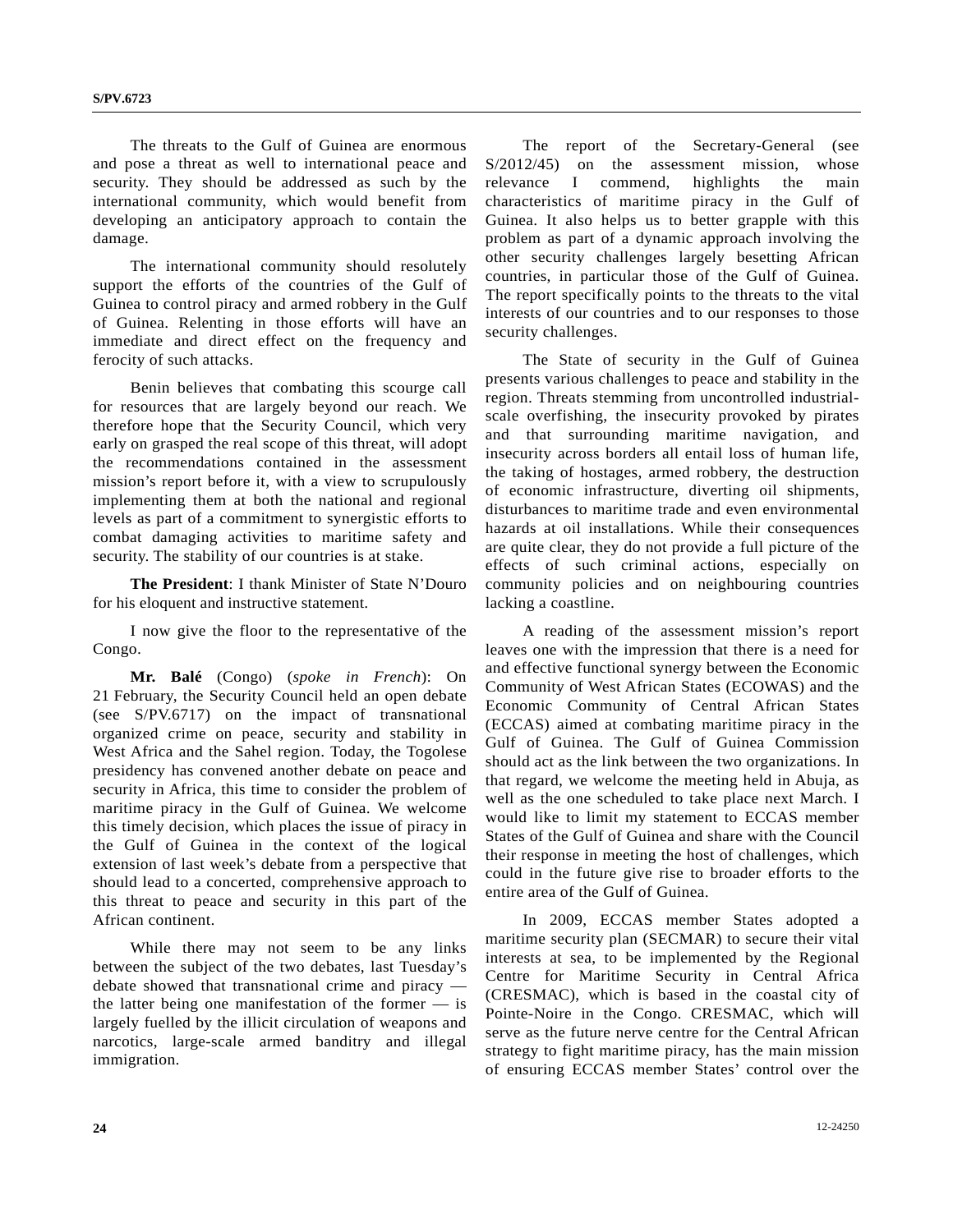maritime space. The implementation of SECMAR and CRESMAC's future operationalization reflect the undeniable leadership of our States in undertaking concerted, collective action this scourge.

 It has been determined that an exceptional financial contribution of approximately \$1.4 million is needed to launch CRESMAC and begin work in the three zones identified by the strategy. An ECCAS good-offices mission has been established to secure those funds. However, effectively operationalizing the Centre is still a challenge owing to the difficulties associated with its financing and functioning. In the meantime, the Multinational Coordination Centre of Douala has been called upon to fill the gaps as much as possible.

 With the initial \$600,000 in financing provided by the Congolese Government, construction is now under way to build CRESMAC's facilities on land that has been provided free of charge. The Republic of the Congo's individual involvement also extends to partial financing of equipment for the centre.

 By 1963, when maritime piracy was not as widespread as it is today, Congolese law already qualified piracy as a crime under our merchant marine code. Congo's commitment to combat this scourge and all its ramifications has therefore been ongoing, both at the national and at the regional and international levels.

 I would like to take this opportunity to reiterate my Government's gratitude to the different bilateral and multilateral partners in support of our countries' individual and collective efforts to combat the scourge of maritime piracy. I call on them to continue their commitment in this undertaking, specifically by supporting ECCAS member States in their desire to effectively and immediately launch the activities of CRESMAC, which is a key link in the cooperation chain set up to fight maritime piracy in the Gulf of Guinea.

 Congo's support for the initiative to organize a summit on piracy in the Gulf of Guinea, with the goal of putting in place a collective, comprehensive strategy to eradicate this scourge, reflects the legitimate and pressing aspirations for peace, security and stability for our peoples and States, without which our peoples could never work towards true and lasting development.

 **The President** (*spoke in French*): I now give the floor to the representative of Nigeria.

 **Mrs. Ogwu** (Nigeria): My first words must be to thank you immensely, Mr. President, for convening this timely debate on piracy in the Gulf of Guinea. Coming on the heels of the inaugural debate (see S/PV.6633) convened by Nigeria in October 2011, I believe that the holding of this meeting underscores both the enormity and intensity of the threat. It also reinforces the message that international attention must stay focused on this growing menace. I would like to thank the Under-Secretary-General Lynn Pascoe for his succinct briefing, as well as Mr. Abdel Fatau Musah and Ambassador Florentina Adenike Ukonga, for their insightful remarks.

 The incidence of piracy in the Gulf of Guinea has witnessed an alarming surge. Although underreported, it has become increasingly violent. Attacks, which were once almost exclusively confined to the coast, now range beyond the Gulf of Guinea. The Nigerian Maritime Security Task Force documented a total of 293 incidents of pirate attacks and robberies at sea between 2003 and 2008 — on fishing vessels alone.

 The cost of piracy to local economies is staggering. For a region undergoing a post-conflict transition, the annual loss of \$2 billion to the region's economy, from offshore oil, fishing and shipping, is too high a price to pay. Future investments in the West African oil industry face a clear and present danger. Indeed, the profitability of any new oil exploration taking place off the coast of Cameroon, Equatorial Guinea and the Niger Delta is threatened. In broader terms, the shipping industry has been rendered vulnerable.

 Let there be no doubt regarding the substantial political will at the subregional and regional levels in confronting this growing threat. The countries in the region are responding to the challenge by strengthening existing national initiatives. In recent times, mindful of the importance of joint efforts, they have created partnerships towards fostering an optimal regional approach to maritime security.

 The Republic of Benin and Nigeria commenced a six-month pilot joint patrol programme along the coast of Benin on 28 September 2011. The programme, which is being conducted under Nigeria's tactical command and Benin's operational command, derives 95 per cent of its logistical support from Nigeria,